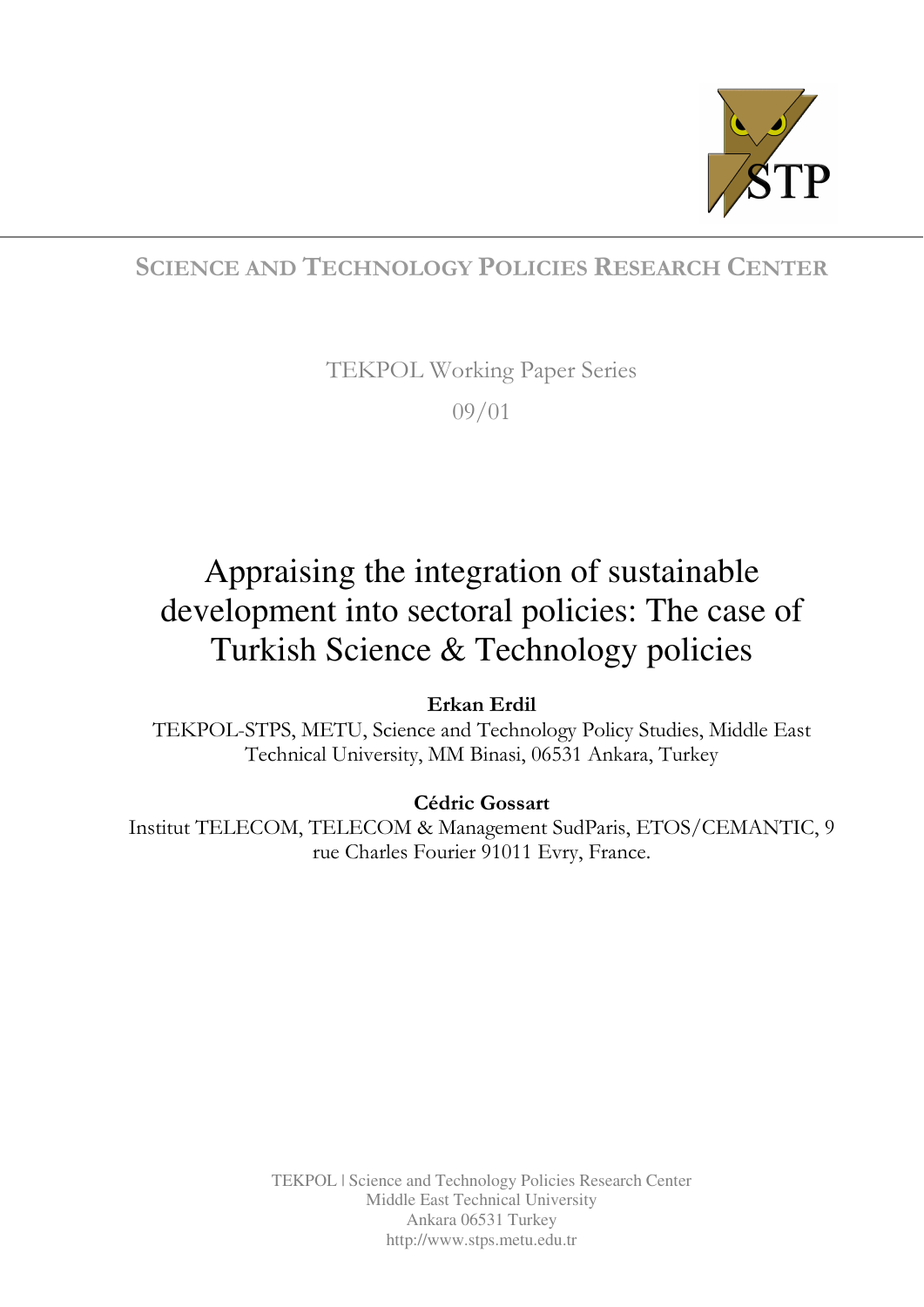## **Appraising the integration of sustainable development into sectoral policies: The case of Turkish Science & Technology policies**

Erkan Erdil<sup>a</sup>, Cédric Gossart<sup>b\*</sup>

<sup>a</sup> TEKPOL-STPS, METU, Science and Technology Policy Studies, Middle East Technical University, MM Binasi, 06531 Ankara, Turkey.

<sup>b</sup> Institut TELECOM, TELECOM & Management SudParis, ETOS/CEMANTIC, 9 rue Charles Fourier 91011 Evry, France.

 $\frac{1}{2}$  Corresponding author: Tel.: +33 1 60 76 46 69; Fax: +33 1 60 76 42 86.

*E-mail addresses:* erdil@metu.edu.tr (E. Erdil), Cedric.Gossart@it-sudparis.eu (C. Gossart).

#### **Abstract**

This paper presents the results of a study investigating how sustainable development can be integrated in Turkish science and technology policies. It contributes to the elaboration of the national sustainable development strategy and to the implementation of the EU *acquis*. The project's originality for Turkey lies in its methodology (a participatory approach), and in its topic since sustainable development integration has never been dealt with in Turkey. Suggestions to improve this integration include strengthening the links between S&T institutions by entrusting the State Planning Organisation with the sustainable development integration mission, and raising awareness about its win-win advantages.

*Keywords:* Science and technology policy; Sustainable development integration; Participatory public policy; Environment; Turkey

#### **1. Introduction**

 $\overline{a}$ 

This paper presents the results of a study investigating how sustainable development can be integrated in Turkish science and technology (S&T) policies.<sup>1</sup> It contributes to the elaboration of the national sustainable development strategy and to the implementation of the EU *acquis* required for Turkey to become and EU member state. The project's originality is twofold. At first, its methodology adopted a participatory policy-making approach, which has seldom been used in Turkey. Second, since the topic of sustainable development is rather new in

<sup>&</sup>lt;sup>1</sup> See http://www.undp.org.tr/Gozlem2.aspx?WebSayfaNo=98.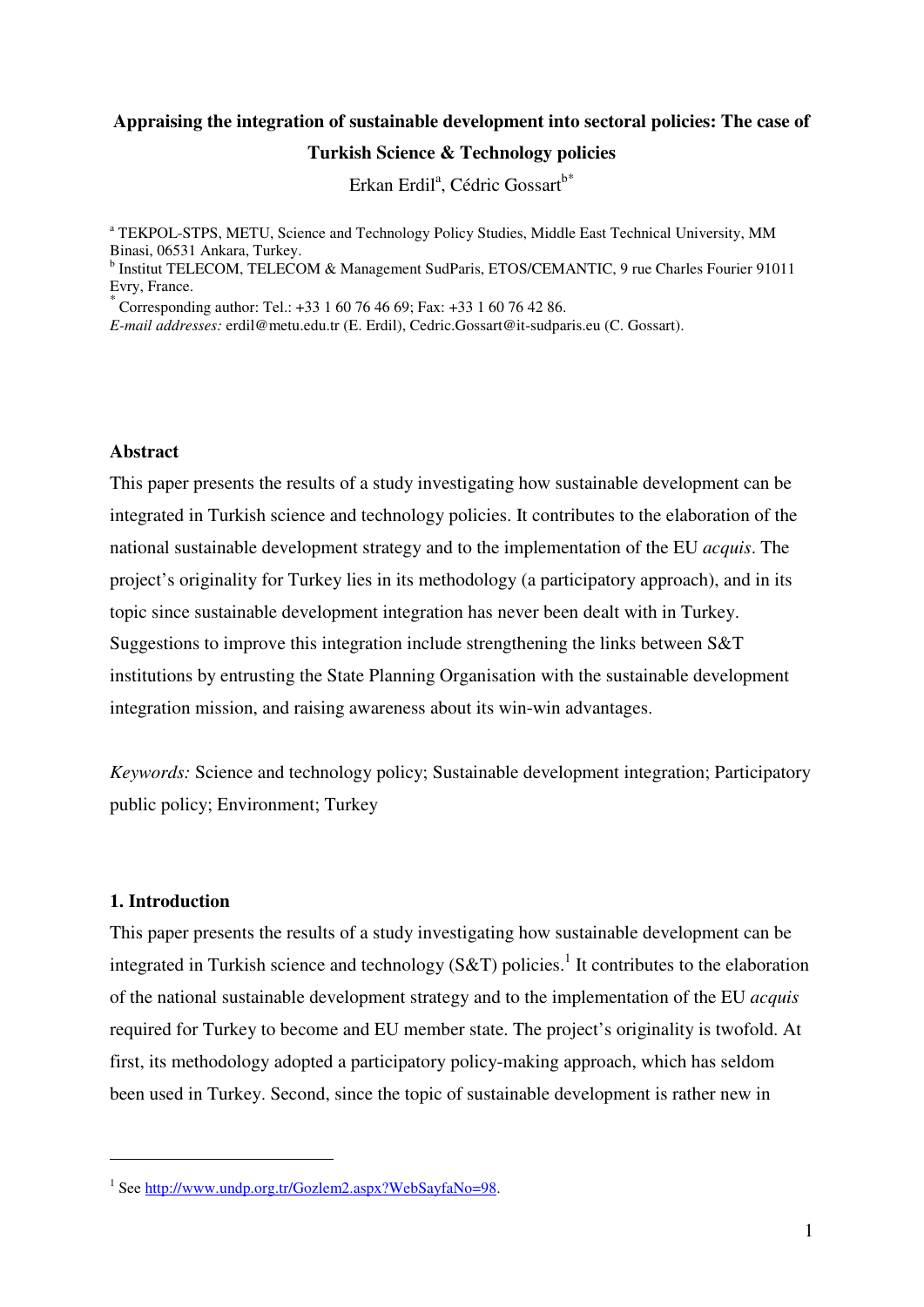Turkey, the one of sustainable development integration issues an even greater challenge, but a promising one considering the positive outcomes of the project.

The significance of science and technology policies is quite different from other sectoral policies. Since S&T policies are umbrella policies and use a wide range of policy mix instruments, the integration of sustainable development into S&T policies is likely to produce significant spillover effects. This characteristic of S&T policies makes sustainable development policy integration more effective. Benefits of sustainable development integration in S&T policies include the diffusion of 'greener technologies' and the reduction of social inequalities. In the case of greener technologies, Montalvo and Kemp (2008) underline that they offer multiple benefits for the adopter such as reduced emissions, less waste and cost savings. In their study on Finland, Kivimaa and Mickwitz (2006) bring forward the key role of environmental policy integration in supporting the diffusion of environmental technologies. In developing countries, a major obstacle to this diffusion is the fact that sustainable development is perceived as a rich-country policy target, notably because "the cost of the environmentally conscious business practices is still considered as an obstacle" (Yüksel, 2008). To support the diffusion of cleaner technologies, public policies are paramount. As Luken and Van Rompaey (2008) put it, including in developing countries "environmental regulation and market pressure appear to exert more influence than community pressure on the adoption of environmentally sound technology". Integrating participatory approaches in S&T policies is key to the success of these policies. For example, Calleja and Delgado (2008) stress the positive role of involving industry and relevant stakeholders in the development of the European Environmental Technology Action Plan. The issue at stake when integrating sustainable development in sectoral policies is a change in development paradigm. According to Smith et al. (2005: 1496), measures to promote civic debate facilitate the emergence of alternative 'visions' of the future. For example, public debates over genetically modified foods in the EU led to the organisation of informed debates allowing the participation of stakeholders' in policy agenda-setting and in technical and environmental education initiatives.

The other specificity of this paper is that it focuses on a developing country, which is moreover constrained by the European integration roadmap. Several studies such as the one by Kivimaa and Mickwitz (2006) have been carried out in developed economies about how to integrate non-economic sustainable development dimensions in socioeconomic sectors. Unfortunately, the prescriptions written for developed economies may not function well in developing countries. The case study on which this paper is based has used a participatory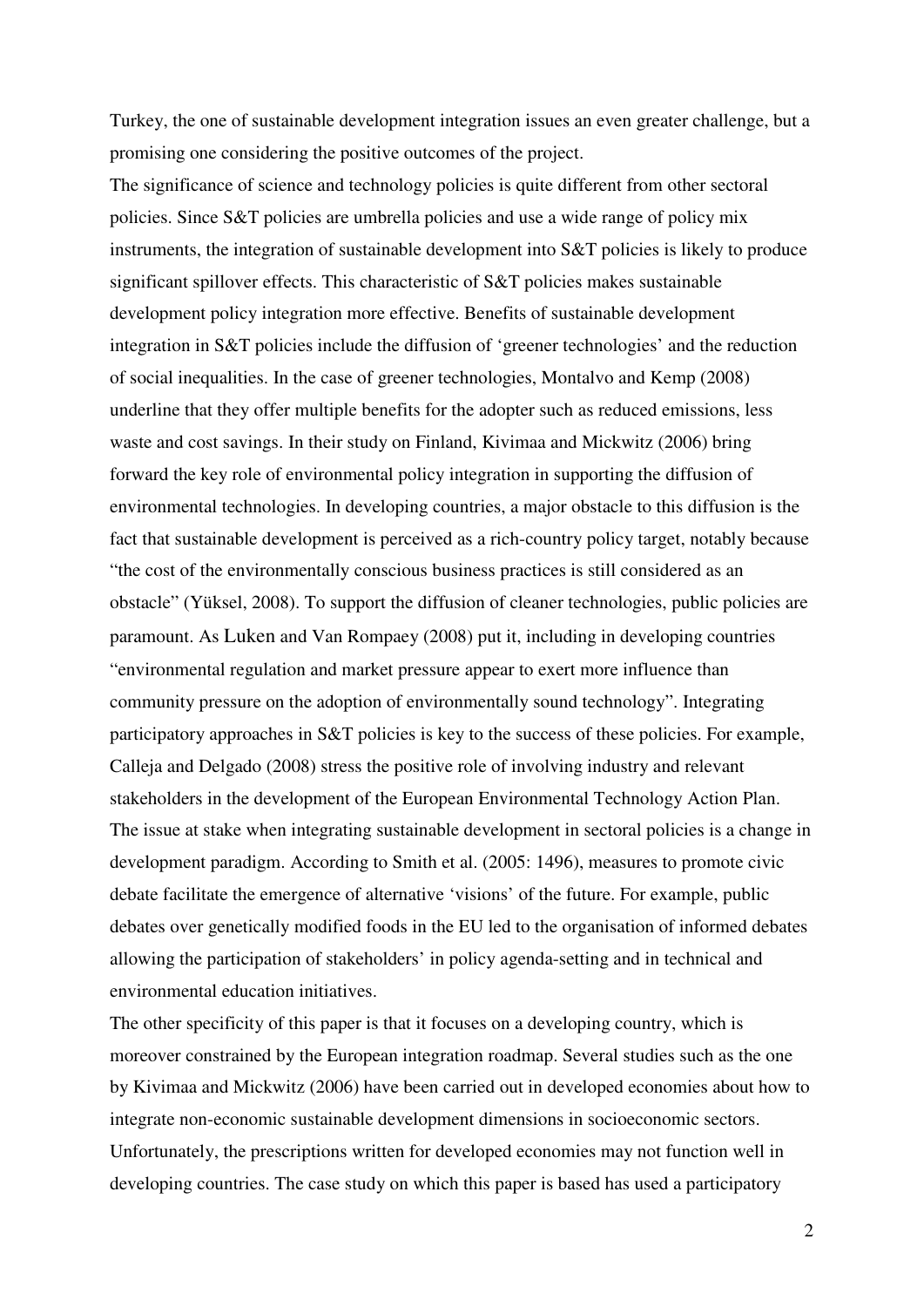approach to examine how to integrate sustainable development in Turkish sectoral policies. Thus, its findings are to some extent more relevant for developing countries, which are barely studied in the sustainable development integration literature.

The paper is organized as follows: Section 2 outlines the main features of the Turkish S&T sector and policies. We first present indicators on the S&T sector such as competitiveness index, GERD intensity, R&D human capital, patents and scientific publications. For the analysis of the S&T policies, the Republican era will be divided into four periods, each of which having different peculiarities and policies. Section 3 focuses on the challenge of integrating sustainable development in S&T policies. Following a methodological discussion, the Turkish case is examined and the recent project entitled "Integration of sustainable development into sectoral policies" is reviewed. With reference to three different phases of the S&T sector, namely S&T inputs, S&T activities and S&T outputs, problem areas and causes identified by the stakeholders involved in the project's participatory policy making process are presented. Section 4 describes the policy recommendations suggested by the latter participants, and Section 5 analyses the main policy options together with the limitations of the study as well as suggestions for future research.

#### **2. Turkish S&T and sustainable development policies in retrospect**

The S&T sector in Turkey has experienced a prolonged period of instability, especially until 2003. The non-existence of sector-specific polices for a long time period is the underlying cause of this instability. Besides others, the political and macroeconomic instability are the principal problem areas. The impact of macroeconomic instability on the sector operates through two channels, namely demand and supply-driven channels. While governments were unable to allocate necessary funds to the sector because of economic structural problems, the private sector did not demand too much from the S&T sector because of market uncertainties and their associated high costs. From an economic point of view, the share of R&D expenditures out of GDP is far below EU average. The composition of R&D expenditures is also problematic, in the sense that the share of the private sector is relatively lower than what it is in the most competitive economies (OECD, 2007). However, the picture seems to change radically after 2003. The macroeconomic stability achieved in Turkey after 2003 had significant reflections on the sector. As we will discuss later, major steps were taken forward to improve the performance of the S&T sector, and a relative improvement in the sectors' indicators was achieved between 2003 and 2007. The history of the Turkish S&T sector reveals that social and especially environmental issues have been largely neglected, although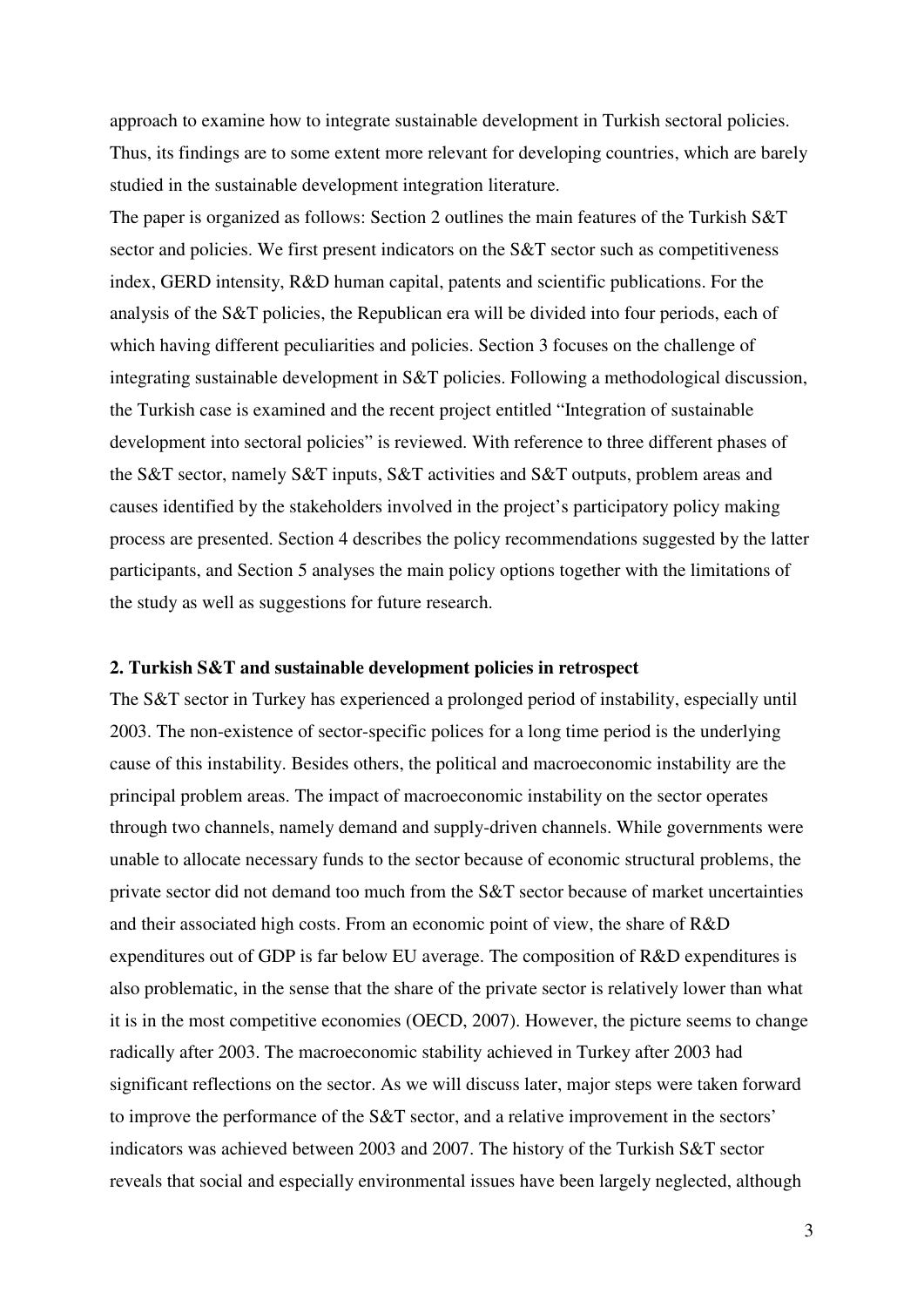there have been positive side effects of science-driven economic growth. The recurring problem of the Turkish S&T sector is the weakness of its institutions, which has created problems of governance of the sector. In this section, we first introduce the Turkish S&T sector; then we present key phases of Turkish S&T policies and analyse how they can contribute to the social and environmental dimensions of sustainable development.

#### **2.1 The Turkish S&T sector**

One of the main performance indicators for S&T sector on a society's welfare is the economy's competitiveness in the world markets. The competitive performance of an economy, of course, depends on other factors as well yet the above average performance in the S&T sector is decisive for the success in global markets. One of the widely used indicators in the literature is the Global Competitiveness Index (GCI), which includes not only economic indicators but also institutional and social indicators. According to GCI (2006), Turkey ranks 59<sup>th</sup>. As compared to new EU members and candidate countries, the overall picture suggests that Turkey performs well in terms of entrepreneurship indicators. However, she suffers from major shortcomings regarding key determinants of competitiveness, such as macroeconomic stability, education, and health.

According to OECD (2007) data on the S&T sector, both the EU (1.81%) and Turkey (0.79%) are far from reaching their predetermined target levels of GERD intensity (respectively 3% and 2%). However, the GERD intensity in Turkey exhibits a significant upward trend after 2002, and reaches a historical peak in 2005, when more than 40% of Turkish GERD was financed by industry and 50% by government. The main economic problem of the S&T sector was the low levels of participation of private domestic and foreign companies in the financing of R&D. In terms of the source of the performance of R&D, Turkey has the highest figure. The distribution of this performance reveals that government and industrial sectors are far behind higher education institutions. This corroborates findings suggesting that public-private partnerships and academia-industry relationships are not well-functioning in Turkey. With respect to R&D human capital, Turkey's performance in terms of total researchers per thousand total employment is not promising. By the end of 2005, Turkey (1.80) was only outperforming China (1.5), South Africa (1.6), and Mexico (1.2). However, the growth rate of 20% in the period 2003-2005 demonstrates a potential for future growth in R&D personnel. Looking at total full-time equivalent researchers, Turkey has significantly less researchers compared to other countries having a similar level of development and a comparable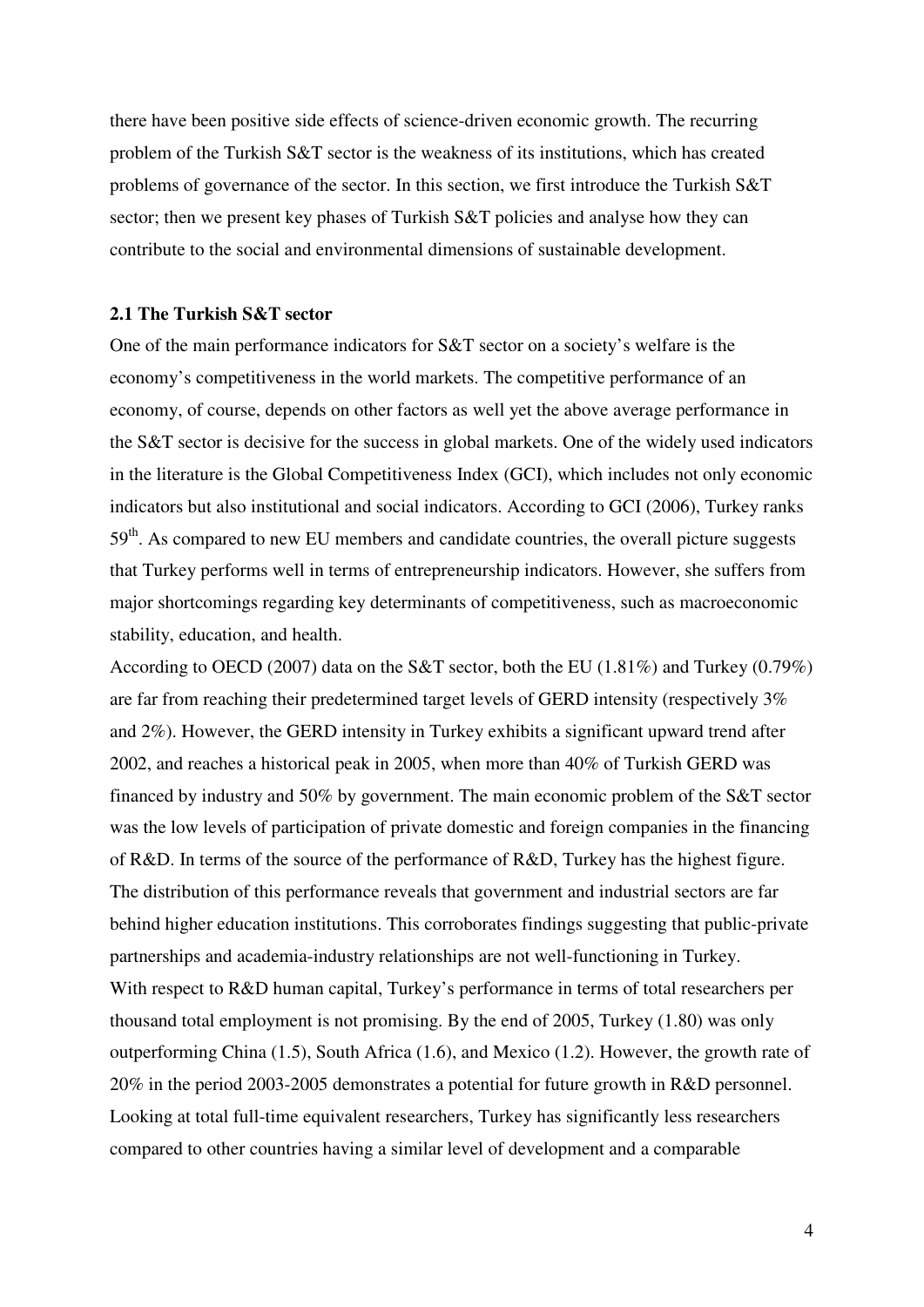population. However, the situation is improving since Turkey has almost reached her 2010 target of 40 000 full-time equivalent researchers (TÜBİTAK, 2004).

Regarding the distribution of triadic patent families, the figures for Turkey are low, with again an upward trend in the past few years. Moreover, national applications to the Turkish Patent Institute have increased by some 115% between 2003 and 2006. The recently established support for national and international patent applications thanks to collaboration between the Turkish Patent Institute and TÜBİTAK is likely to accelerate this growth rate.<sup>2</sup> The indicator measuring scientific publications per million inhabitants is among the most promising ones for Turkey. Although Turkey's share is around 1.5% in the OECD area, in the last five years, with a growth rate of  $141\%$  Turkey reaches the highest rate in the world. This success has notably been achieved thanks to the integration in the evaluation of researchers of criteria based on SSCI publications.<sup>3</sup>

#### **2.2 A Snapshot on Turkish S&T Policies**

Turkish science and technology policy has gone through many stages and seen many actions undertaken during the Republican era. We chose to divide the history of Turkish science and technology policy into four periods.

**1923-1960: Reconstruction.** Under the conditions of extreme poverty in the post-war period, the first Republican government implemented economic reforms aiming at rapid industrialisation. The main policy tool used during this period is the transfer of technology, mainly from neighbouring countries. The employment of foreign scientists in Turkish universities, especially German-Jewish ones, was an important milestone from 1933 onwards. This has strongly contributed to build solid basic research capabilities in Turkish universities. The legislation enacted in 1951 and 1954 aiming to encourage foreign direct investments acted as leverage for industrial development. This period witnessed important developments, especially in the chemical industry. At this stage, Turkish S&T policies amounted to agricultural and industrial policies, and the institutionalisation of S&T policies had not started yet.

**1960-1980: Plan period and crises.** The strategic choice of planning as a public policy instrument shapes the period that has led to the establishment of the State Planning Organization (DPT) in 1961. The aim is twofold: the efficient use of resources, and the rapid development of the country. An import-substitution strategy was then driving Turkish

 $\overline{a}$ 

<sup>&</sup>lt;sup>2</sup> For detailed information about this scheme, see  $\frac{http://www.tubitak.gov.tr/home.do?sid=371&pid=364.}$ 

<sup>&</sup>lt;sup>3</sup> About the limits of such a policy for Turkey, see Gossart and Özman (2008).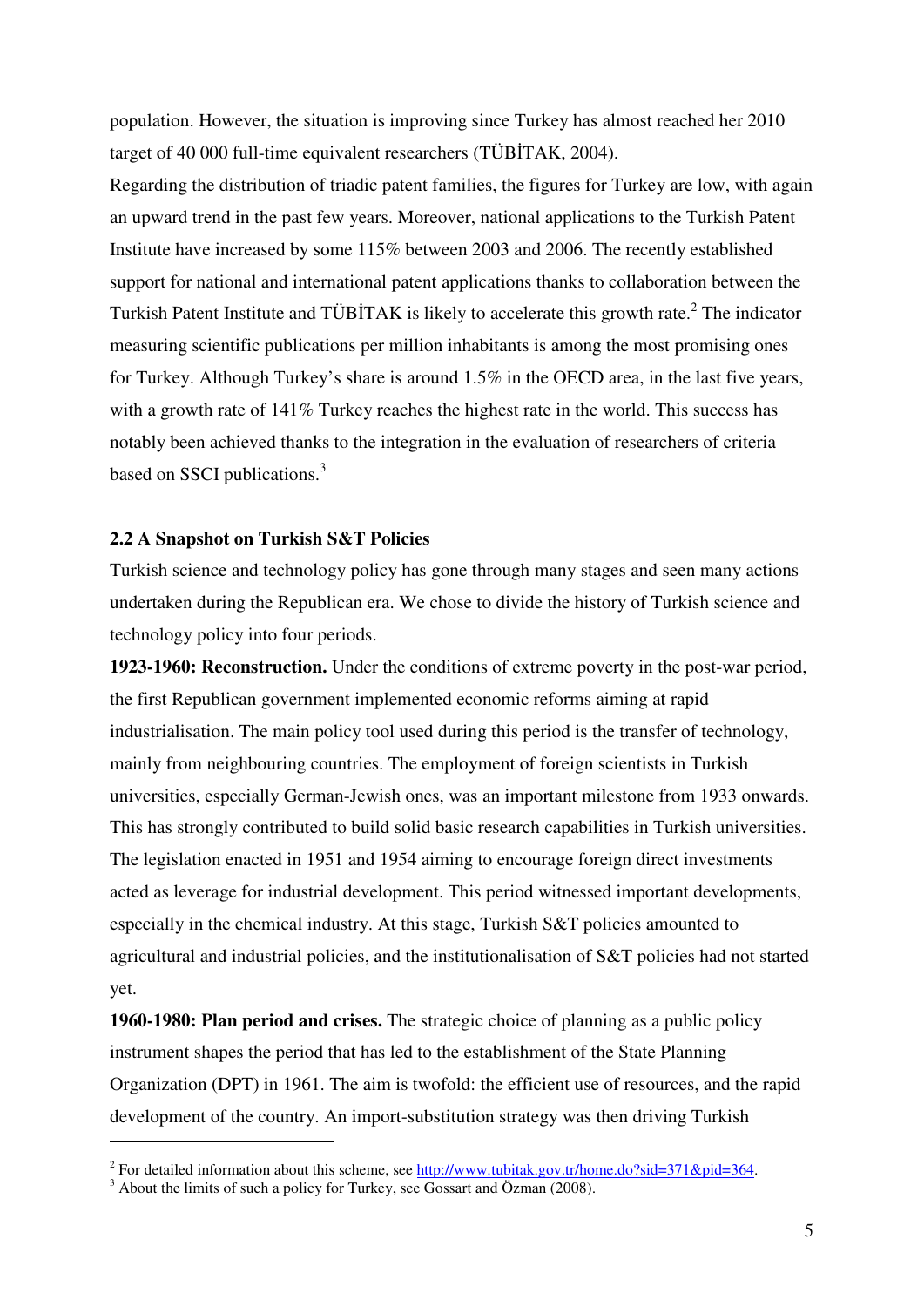economic policy. In this period, the historical development of Turkish S&T policies can be examined through DPT's Five Year Development Plans. During the first Five Year Development Plan (1963-1967), the most important event was the foundation of the Scientific and Technological Research Council of Turkey (TÜBİTAK) in 1963, aiming to support basic and applied research (Official Gazette, 1963). During the years following its foundation, TÜBİTAK was successful in supporting Turkish S&T policies. As the top public R&D institution, it monitored and evaluated the scientific and technological advance of the country, and supported and funded both public and private R&D activities. The first important development towards a "Turkish Science and Technology Policy" appears in the Fourth Five Year Development Plan (1979-1983). The "Technology Policy" concept was, for the first time in the history of Turkish S&T policy, intentionally used. Moreover, this plan scheduled the preparation of the report "Turkish Science Policy: 1983-2003", one of the most important steps in the history of Turkish S&T policy.

**1983-2000: Export-led growth and crises.** The report "Turkish Science Policy: 1983-2003" pictured out two key paths: the support of the R&D infrastructure and the identification of long-term scientific priority areas. The most fruitful result of this report was the foundation of Supreme Council of Science and Technology (BTYK). Aiming to develop, implement, elaborate, coordinate and direct the scientific and technological R&D policies of Turkey, it was chaired by the Prime Minister and was to convene twice a year although it seldom did until recently. Unfortunately, being a principal S&T policy-making institution, the BTYK has not functioned effectively up to the beginning of the new millennium. For the first time, the Fifth Five Year Development Plan (1985-1989) contained a section on "Science-Research-Technology", stating that R&D and technological development were guiding and impulsive forces of economic change and development (DPT, 1984). The 1990s were a dynamic period for the Turkish S&T policy, as far as the legislative and institutional issues are concerned. In the "Targets" section of the "Science, R&D and Technology" chapter of the Sixth Five Year Development Plan (1990-1994), major science and technology indicators were mentioned for the first time, and precise targets were set for them. Later, the most important event of the Seventh Five Year Development Plan (1996-2000) was the launch of "The Project for Impetus in Science and Technology". Within the scope of this project, new targets for S&T indicators were set, and specific fields of investment were proposed. Another vital theme of this Plan was the request to encourage the establishment of venture capital funds. **2000 onwards: A new approach and a challenging way to join the EU.** The first couple of years of the 2000 decade witnessed important S&T initiatives. However, the vicious cycle of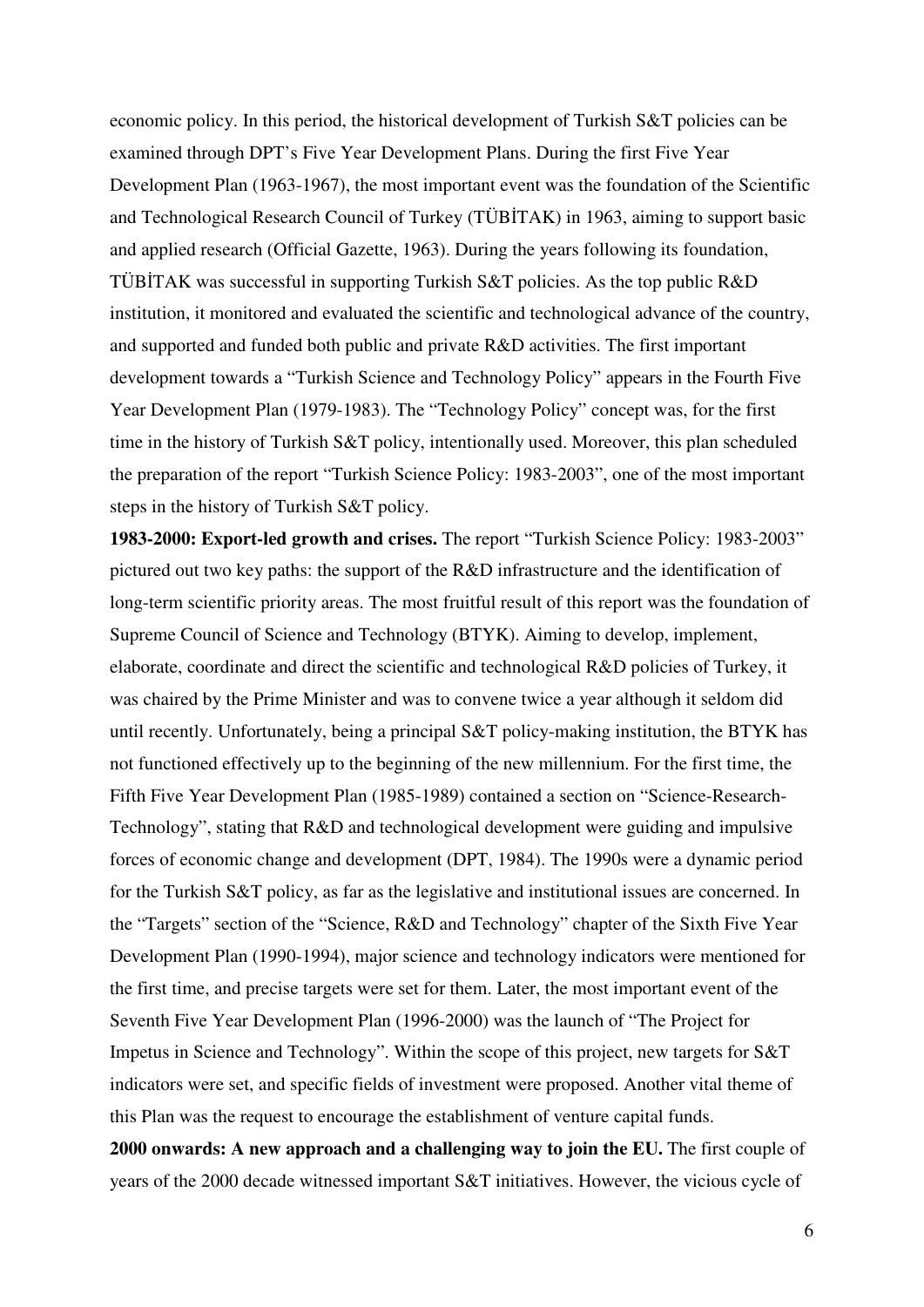the 2001 and 2002 crises may have significantly impeded the voluntary approach taken by the sector. However, in the post-crisis period, more hopeful and significant improvements were observed in the policy arena. First of all, the government eventually endorsed the political responsibility of S&T policies, and the BTYK started operating properly. The construction of a national innovation system and attempts to create regional innovation systems were key initiatives. Other measures of the Eighth Five Year Development Plan (2001-2005) included setting up technoparks and technological development zones to foster university-industry collaboration, increasing the support for SMEs' R&D activities, establishing new technology start-up companies, directing R&D activities to new technologies, and setting new targets for science and technology indicators (DPT, 2000). The promulgation of "The Law of Technology Development Zones" in 2001 was a significant step for R&D activities of SMEs in the context of university-industry collaboration.

The political attempts towards joining the EU also produced vital results for the Turkish S&T sector. Turkey has shown its intention to be a partner of European Research Area. The eighth meeting of the BTYK clearly exhibited this attempt to fully participate in the  $6<sup>th</sup>$  Framework Program and subsequent ones. The sixth BTYK meeting took important decisions and produced the "National Science and Technology Policies: 2003-2023" strategy document. This document was used as an outline for the first Turkish S&T foresight study entitled "Vision 2023: Science and Technology Strategies" (BTYK, 2000, 2002). In 2004, in order to implement Vision 2023, BTYK entrusted TÜBİTAK to prepare a mid-term plan, called the "National Science and Technology Policies Implementation Plan 2005-2010". In the following BTYK meetings, social goals were taken into consideration but not environmental ones, which are nevertheless integrated in the  $7<sup>th</sup>$  Framework Programme in which Turkey participates and finances.

In the next section, we explain the meaning of sustainable development integration and how it can be carried out in Turkey.

#### **3. The challenge of integrating sustainable development in S&T policies**

Sustainable development is a normative concept by which a society defines its development path. The term 'sustainable' has been added to the term 'development' because the latter was too much focused on the growth of national production measured with the GDP indicator, which misses out many (positive and negative) important aspects of the development process. Since the 1995 United Nations Commission on Sustainable Development, sustainable development encompasses four dimensions (economic, social, environmental, and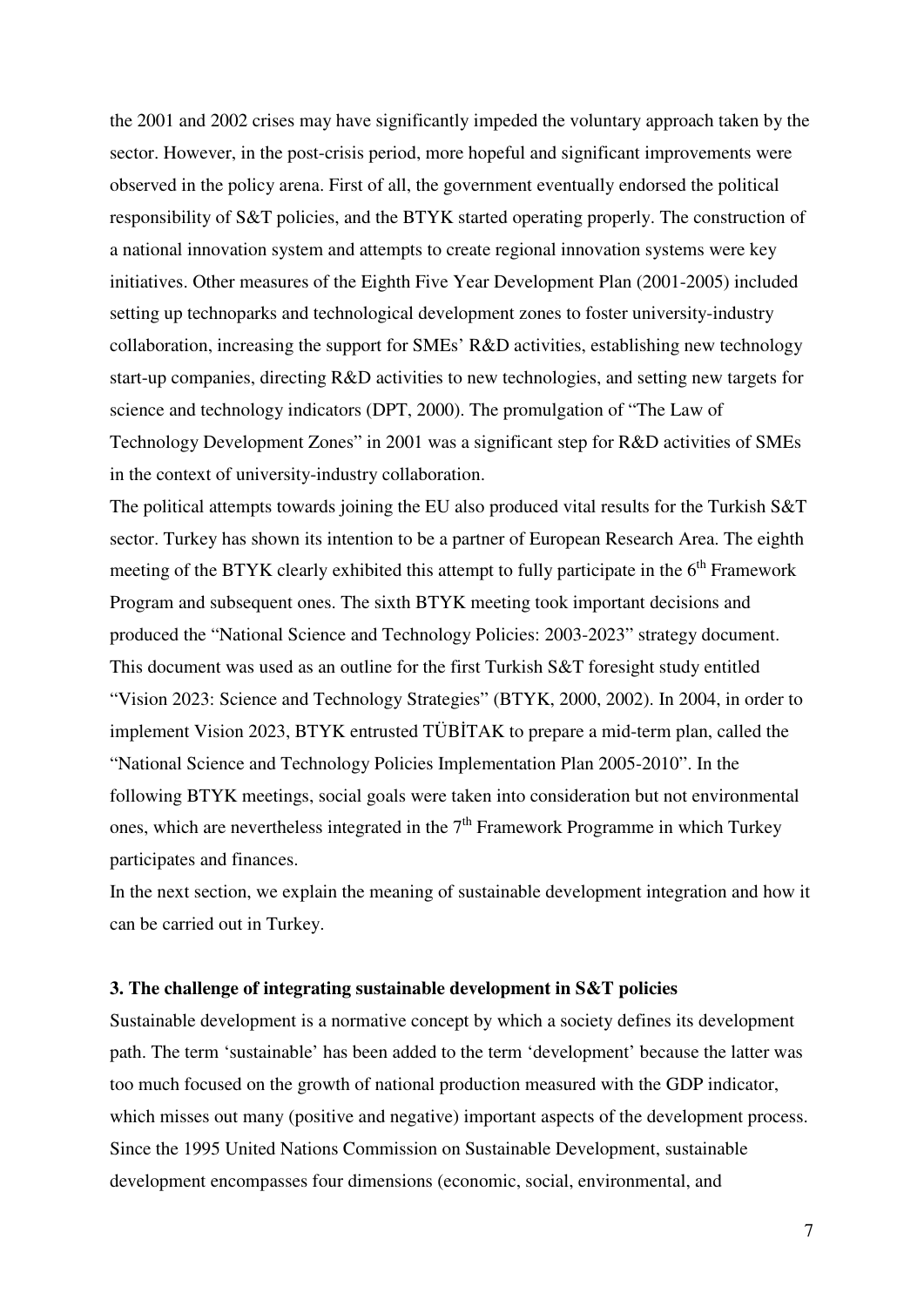institutional).<sup>4</sup> Therefore, a sectoral policy such as the S&T one is sustainable if it integrates these four dimensions.

#### **3.1 Sustainable development integration**

Integrating sustainable development in sectoral policies allows them to anticipate the imbalance between the dimensions of sustainable development. For example, by demanding scientists to assess the risks of their research on humans or natural ecosystems, policy makers limit these risks ex ante. As explained in the next section, S&T policies tend to be associated with the support to innovation to boost economic growth, and thus with the economic dimension of sustainable development. Especially with the laws enacted in Europe at the end of the  $19<sup>th</sup>$  century limiting child labour and granting basic rights to workers, and with the construction of welfare states in the second half of the  $20<sup>th</sup>$  century, development policies took a greater account of social issues. As for the environmental dimension, only in the 1970s with an increased public awareness of ecological crises did governments start to integrate environmental issues in their policies. Finally, the institutional dimension covers the formal and informal institutions used by our societies to function. Formal institutions include rules or organisations, informal institutions are more tacit and less codified or tangible, and include cultural habits or representations. Some argue that cultural diversity is as important for the survival of human beings as biological diversity is. An important aspect of the functioning of formal institutions for sustainable development is their adoption of a participatory decision making process. Let us examine in greater detail what it means to integrate each dimension of sustainable development in S&T policies.

Sustainable development dimensions are integrated in S&T policies if the latter address the objectives of these dimensions, especially the ones of the 'forgotten' dimensions of development, the social and the environmental ones. This is a great challenge in itself given the heterogeneity of the forces behind each dimension. For example, the objectives of the economic dimension are defended by powerful actors. Social objectives are defended by unions who have difficulties in making their demands become reality through the policy making process. They are supported in their work by public authorities, whose role is to defend the general good. Under these conditions, it is not easy for environmental objectives to emerge on the political agenda. Another challenge of sustainable development integration lies in the fact that sustainable development is a normative concept by which societies decide to

 $\overline{a}$ 

<sup>&</sup>lt;sup>4</sup> See http://www.foeeurope.org/sustainability/sustain/t-content-prism.htm.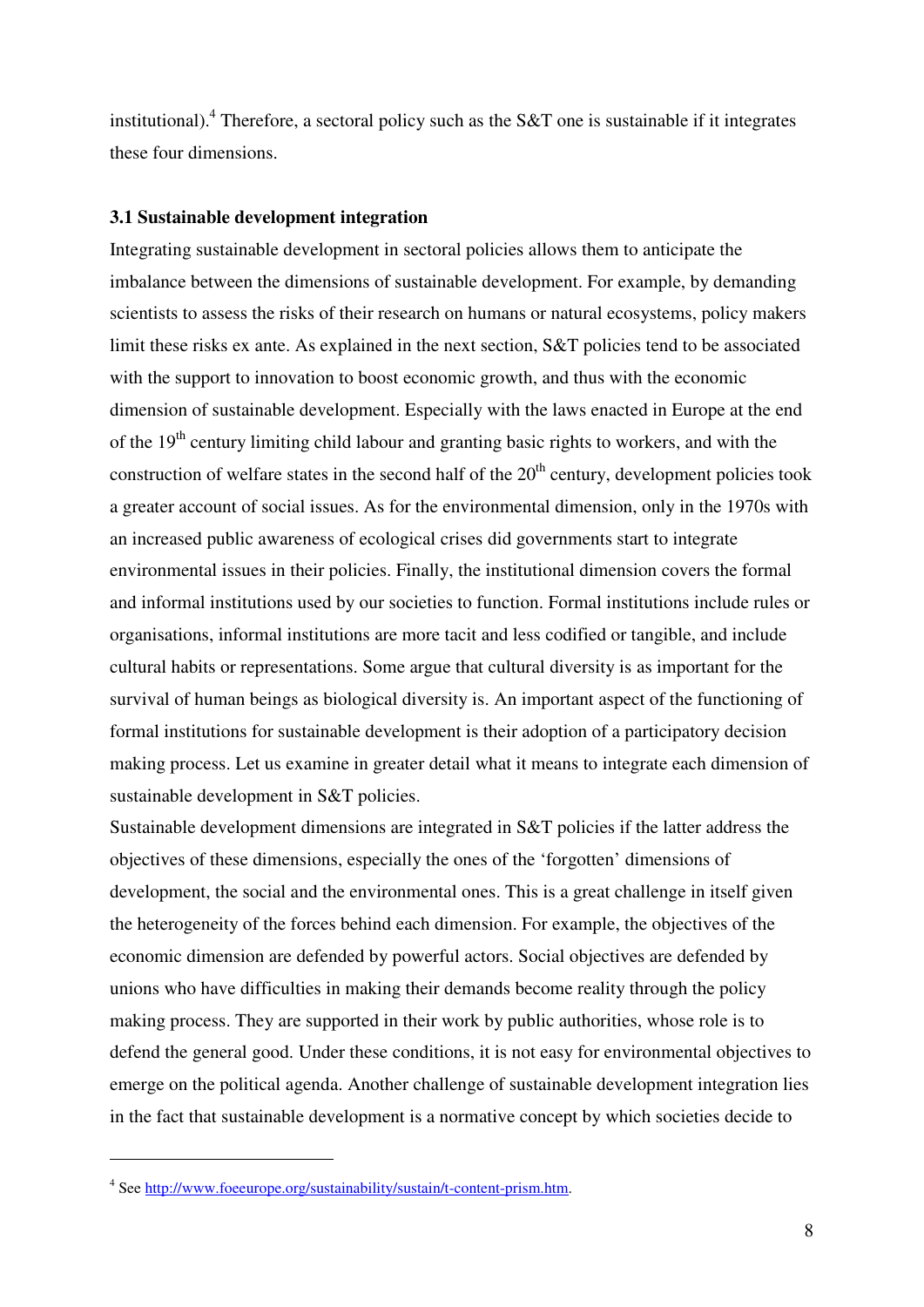change their way of life. The balance between the dimensions of sustainable development is a compromise resulting from the game of the policy making process in which all the actors of society play a part. In this game, the role of politicians is to implement a political programme aiming to meet citizens' needs such as having a job or living in a secure and clean environment. The integration of sustainable development dimensions in these programmes is thus highly dependent on people's preferences, which tend to be driven by what can be termed "presentism", namely the immediate satisfaction of one's individual needs. If what matters for the citizens of a country is the immediate satisfaction of their desires, even at the expense of the destruction of natural ecosystems for example, then we have a situation in which a democratic choice causes imbalance between sustainable development dimensions. This is currently the case in most countries in the world. Besides, the priority of all politicians being to be (re)elected, few of them would risk offering measures challenging the presentism of their fellow citizens. Especially since within consumer societies there are huge forces exerted on citizens to take presentism as a primary source of happiness, as opposed for example to the contribution to the common good. A government that is courageous enough to challenge this presentism, even if it is for the sake of capturing the political niche of "green electors", would need to integrate sustainable development in its policies. We will now briefly explain what this integration means for each dimension of sustainable development, and then what it implies for S&T policies.

Integrating sustainable development in a policy means that this policy makes the goals of the dimension hers.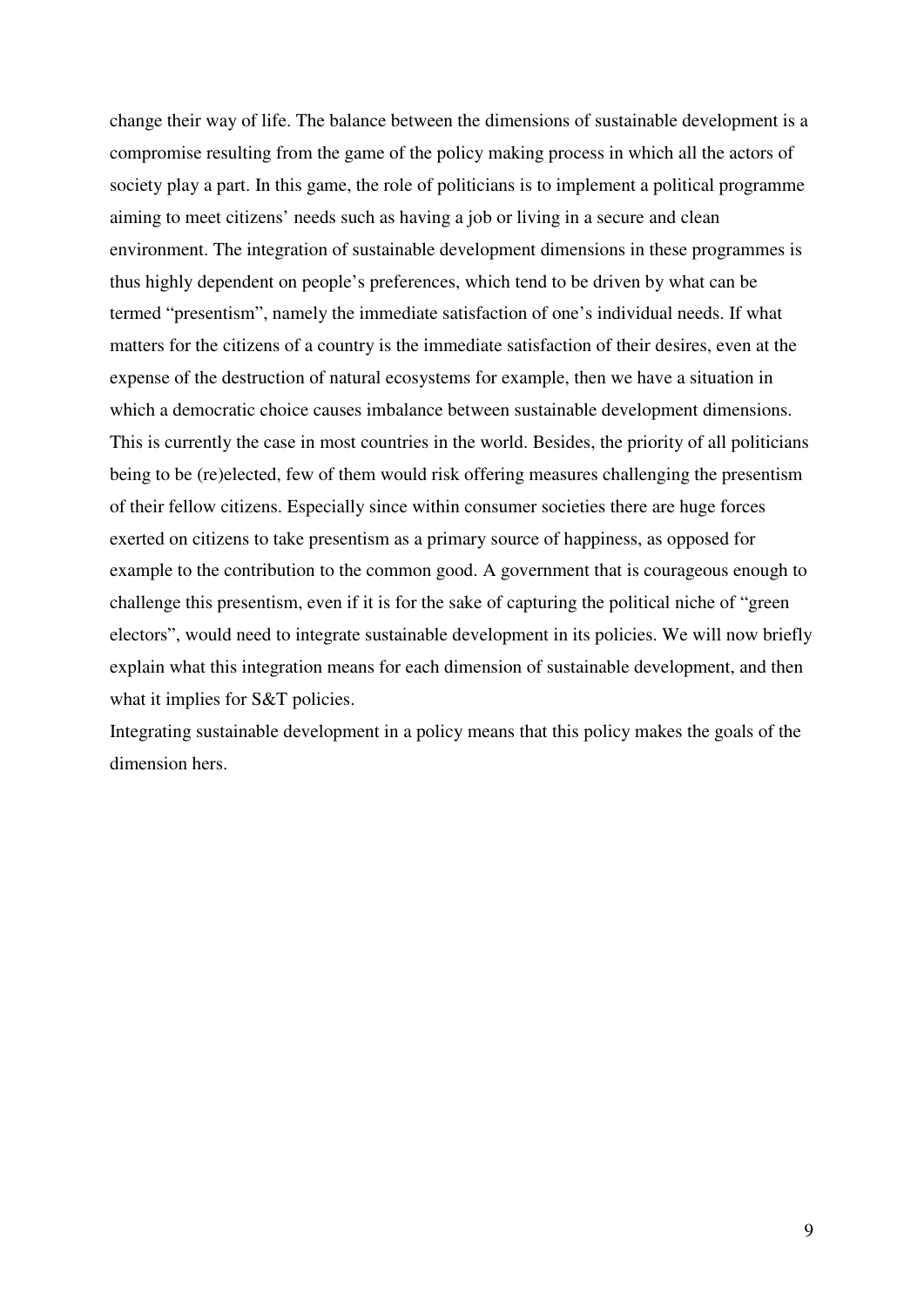#### **Table 1**

 $\overline{a}$ 

| Sustainable development dimension                       | Objectives                                                                                                                                      |
|---------------------------------------------------------|-------------------------------------------------------------------------------------------------------------------------------------------------|
| Economic (Lisbon strategy)                              | GDP growth<br>٠<br>Export growth                                                                                                                |
|                                                         | Zero inflation                                                                                                                                  |
|                                                         | Competitiveness<br>Full employment                                                                                                              |
| Social (EU sustainable development strategy)            | Employment<br>Public health<br>Social inclusion<br>Global partnership<br>Demographic changes                                                    |
| Environmental ( <i>EU 2010 environmental strategy</i> ) | Climate change $&$ global warming<br>Natural habitat & wildlife<br>Health & other environmental impacts<br>Natural resources & waste management |
| Institutional                                           | Cultural diversity<br>Ethical concerns<br>Participation<br>Transparency                                                                         |

#### **Key goals of each sustainable development dimension**

Once these goals have been integrated in the policy, instruments are identified to achieve them, and indicators chosen to monitor progress. Of course these goals are linked to each other. For example if social goals are not integrated in economic policies, labour productivity might be low. But if environmental goals are not integrated in economic policies, the negative consequences on economic goals may not be immediate or noticed at all, for example until biodiversity dramatically drops, or until radical climate changes occur. This is due to the fact that there is a general low level of awareness about the contributions of natural ecosystems to societies are largely ignored, such as the four contributions (life support services, resources, amenities, waste sinks) brought to the fore by Common & Stagl (2006: 87). In the EU, since the Cardiff European Council that took place in June 1998, member states are

invited to identify indicators to monitor the integration of environmental issues in nonenvironmental policy sectors, such as the S&T sector.<sup>5</sup> Sustainable development integration is a preventive approach ensuring that social and environmental goals are taken into account by all policies, so that they are not biased in favour of economic growth. The magnitude of this

<sup>&</sup>lt;sup>5</sup> See http://www.europarl.europa.eu/summits/car2\_en.htm. Based on a Communication from the Commission accessible at http://europa.eu/scadplus/leg/en/lvb/l28075.htm.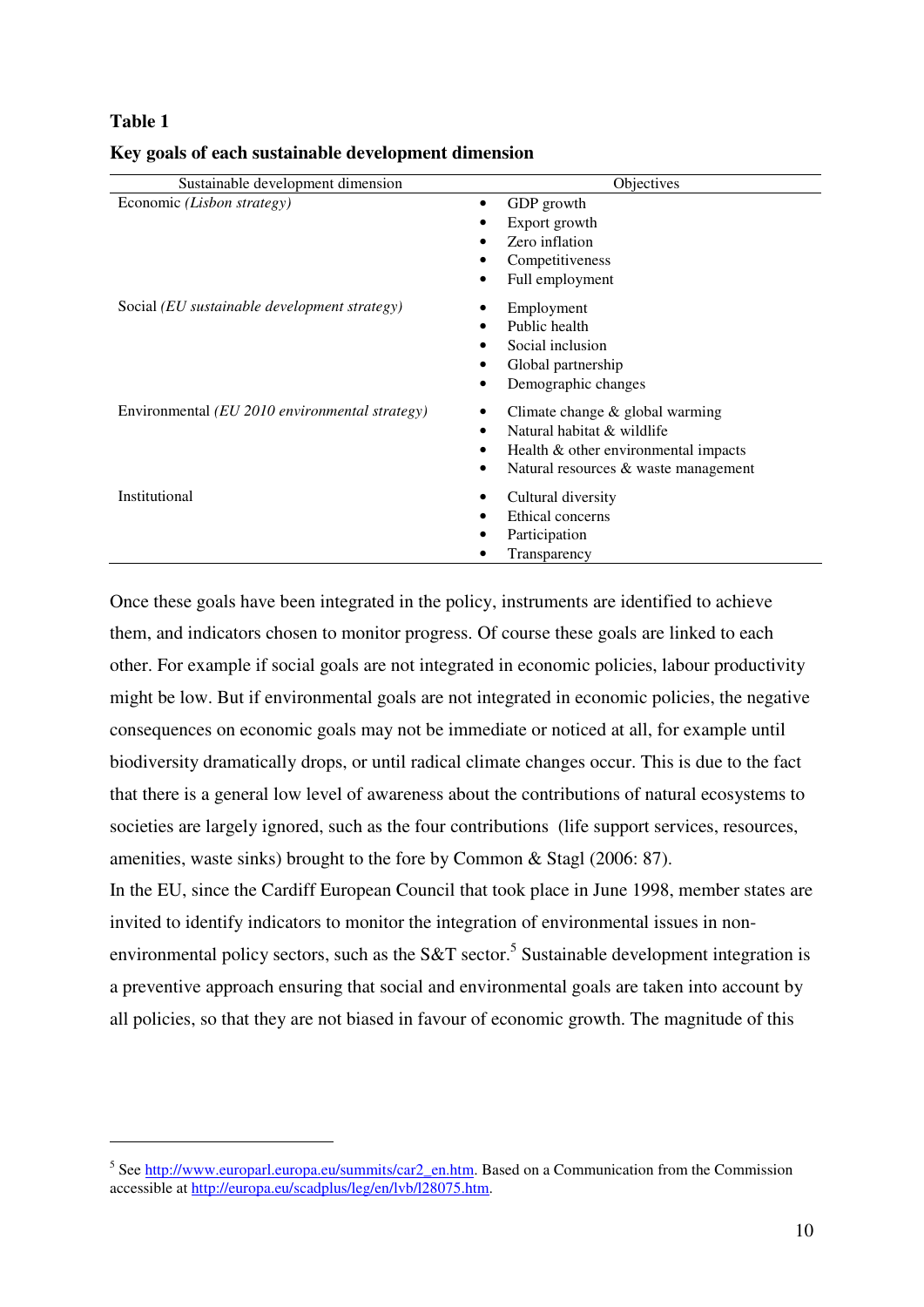challenge is underlined by the Finnish Ministry for Foreign Affairs (2004: 20) in the case of one of the most advanced European countries:<sup>6</sup>

"The greatest challenges in integrating sustainable development in Finland will be found from the cross-sectoral, multidimensional policy areas where joint action and common goals from different administrative branches are required."

According to CEPAL (2003: 12), the challenge posed to the S&T sector by sustainable development lies in a growing connectivity and interdependency at many levels (chaotic societal and ecological events become more likely), in changes in our understanding of the world (thanks to scientific discoveries), and in changes in the nature of public and private decision-making (more participation of citizens in decisions affecting them). These challenges are all the more acute in a developing country like Turkey.

#### **3.2 Sustainable development integration in Turkish S&T policies**

In Turkey, several policy initiatives have recently dealt with sustainable development issues. A first local Agenda 21 was drafted in 1997, a national environmental action plan was released in 1998,<sup>7</sup> and a national sustainable development report published in 2002. But although some of these initiatives mention the need to integrate sustainable development in sectoral policies (DPT development plans), none of them has dealt with the issue of integrating sustainable development into S&T policies. This lack of initiatives is evidenced for the policy area by the chapter 35 of the UNDP report on Turkey for the Johannesburg submit entitled "Science for sustainable development", which gave the lowest grade in terms of the quality of available information.<sup>8</sup>

With its  $6<sup>th</sup>$  development plan (1990-1994), the DPT started integrating sustainable development in its development plans. The  $8<sup>th</sup>$  plan (2001-2005) insisted on the need to integrate sustainable development in other policies, to adopt a participatory approach, to assess risks, to develop environmental technologies, and to carry out systematic environmental impact assessments (EIAs), following the 1993 by-law on EIA. $^{9}$  However, the

<sup>8</sup> See http://europeandcis.undp.org/WaterWiki/images/8/86/TurkeyCP.pdf, p. 71.

 $\overline{a}$ 

 $<sup>6</sup>$  About the challenges faced by new member states, see the 2004 report of the Czech State Environmental Policy</sup> and the National Strategy for Sustainable Development published by http://www.ecn.cz/iep and available at http://www.kraj-lbc.cz/public/orlk/projectdocument\_sur\_lk\_czech\_final\_for\_undp\_866acc2c32.rtf.

 $7$  Turkey has a National Environmental Action Plan (NEAP) for the years 1996-2000. It is a binding document for the public sector and serves as a guidance document for the private sector. In addition, certain sectors such as tourism, industry, energy, transport, and agriculture are working towards integration.

<sup>&</sup>lt;sup>9</sup> Official Gazette N°25318. See http://www.abgs.gov.tr/tarama/screening\_files/27/SC27DET\_01.04.EIA.pdf.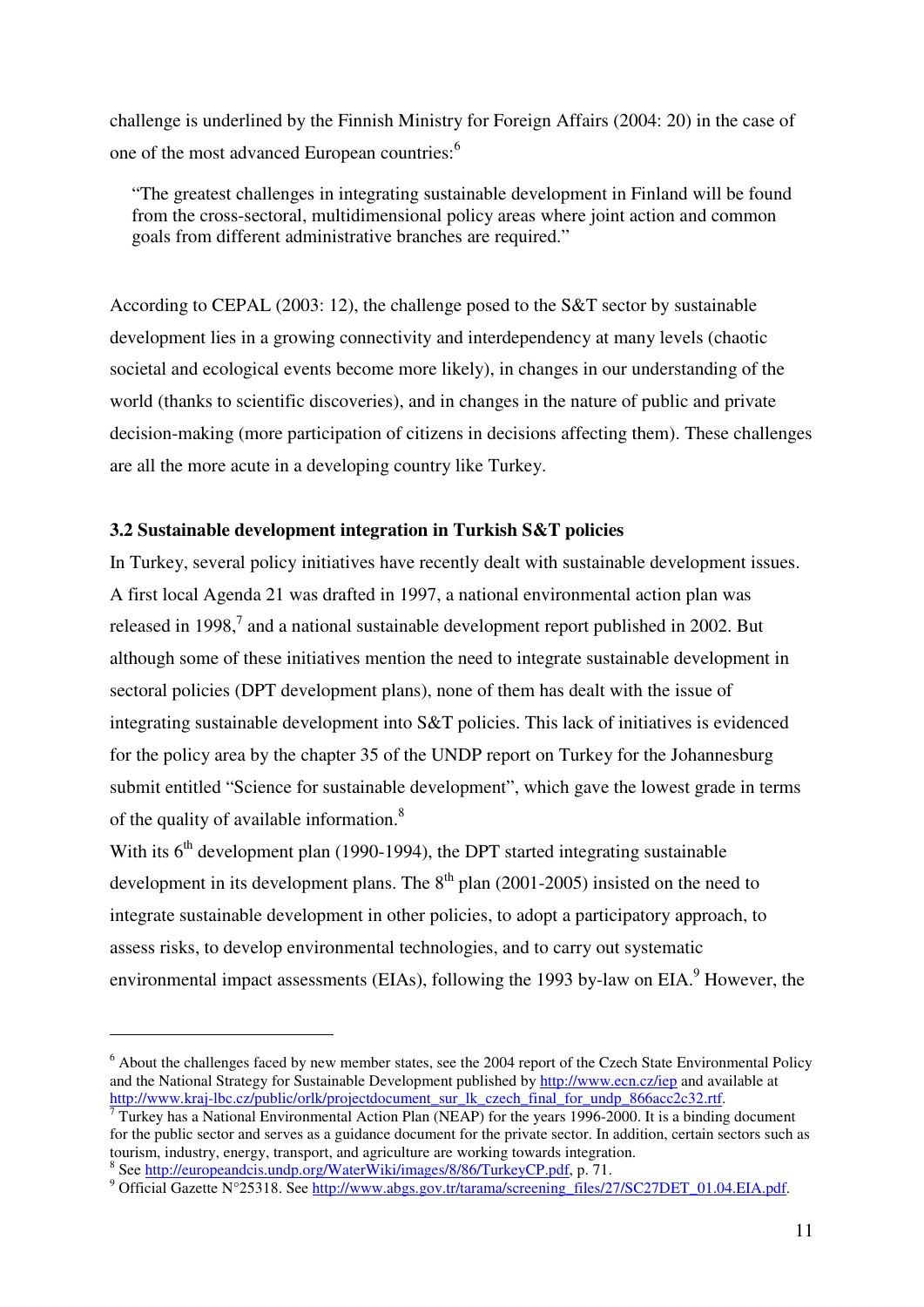enforcement of the transposed EIA directive is questionable. According to the 2006 accession progress report, regarding EIA Turkey was still excluding transboundary consultation requirements. Some activities, such as mining, are exempted from EIA, and public consultation needed improvement. Turkey has not yet become a party to the Espoo or the Aarhus Conventions (respectively on EIA and Right to environmental information), and no timetable is available with respect to joining these conventions. The strategic environmental assessment directive remains to be transposed. The government adopted in February 2006 a regulation which introduces regulatory impact assessments (RIA) in the Turkish legal system.<sup>10</sup> This suggests that due to the transposed RIA directive, any new S&T project should integrate environmental and health issues. Finally, in June 2008, Turkey has committed itself to signing the Kyoto Protocol.

The aforementioned initiatives show that Turkey has taken some steps to integrate sustainable development in S&T policies. To support this process, a European-funded project undertaken by the UNDP office in Ankara in coordination with DPT was undertaken.<sup>11</sup>

The project "Integration of sustainable development into sectoral policies" was carried out between March 2006 and March 2008. The rationale behind the integration of sustainable development into S&T policies is the need for a preventive approach to sustainable development issues. Many sustainable development policies are curative rather than preventive, in the sense that they do not anticipate problems. This can have very serious consequences if the problems lead to irreversible effects, for example if people die or if species disappear. In order to avoid such irreversible impacts and to make sure that policy measures do not have detrimental effects on our sustainable development, all policies should, from their very beginning, integrate sustainable development principles. It is to avoid that S&T policies in Turkey make such unsustainable choices that DPT and UNDP have joined forces to carry out this project. This is to make sure that S&T policies go beyond the mere contribution of science and technology *for* sustainable development, an issue which mostly deals with how innovation can enhance economic growth. Four phases are required for a policy to integrate sustainable development:

A. Consultation of the stakeholders,

 $\overline{a}$ 

B. Integrate the objectives of all the dimensions in the objectives of the policy,

 $10$  RIAs imply to evaluate costs and benefits, such as environmental and health ones. See http://ec.europa.eu/enterprise/regulation/better\_regulation/impact\_assessment/index.htm. <sup>11</sup> See http://www.undp.org.tr/Gozlem2.aspx?WebSayfaNo=98.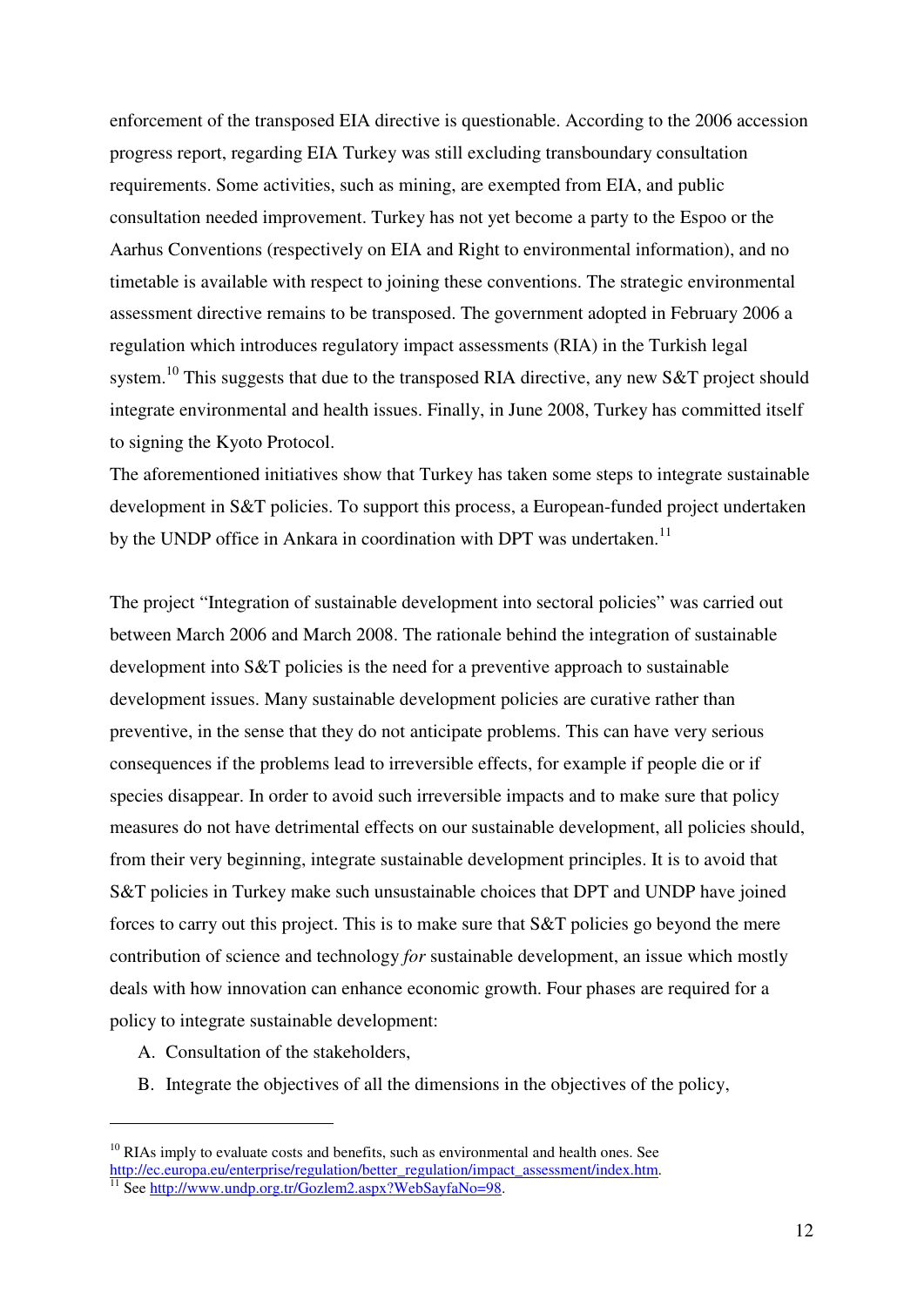- C. Select instruments and apply them,
- D. Select indicators to monitor progress and apply them.

The UNDP-DPT project has touched the first two phases and part of the fourth one. In order to integrate sustainable development in S&T policies, a two days workshop was organized. It brought together representatives from all the stakeholders of the S&T sector. In the beginning of the first day, they were given presentations to remind them of the objectives and background of the project. Most of them had attended sustainable training days organised by the UNDP and a Turkish environmental NGO Doğa Derneği. They were also explained how the workshop was going to function. The broad areas that structured the discussions corresponded to three different phases of the sector: Inputs (financial and human resources), S&T activities (basic research, …), and Outputs (patents, publications, …).

The participants were first asked to identify the problems of the S&T sector in terms of its integration of the three dimensions of sustainable development. During this brainstorming exercise, the participants were divided into three groups so that each of them could work alternatively on the three phases. For example, one group would start working on problems related to Inputs, after half an hour it would work on Outputs, and then on S&T activities. Each group appointed a person to write on a paperboard the groups' findings, which allowed the groups to benefit from the thoughts of the previous group when it started working on another phase. Once all the groups had worked on the three phases of the S&T sector, the moderator put their written contributions in an electronic format. Then, the aggregated contributions of the brainstorming of the three groups were displayed on a screen, and all the participants, not group wise anymore, were asked to separate the problems from the causes and to organise them in problem categories. Decision was always achieved by consensus, and the few problematic cases were identified as such and discussed separately later on. Finally, overarching policy targets were proposed for each of the three phases of the S&T sector:

- Inputs:
	- o Ease the access to financial resources
	- o Develop institutional capacities
- S&T activities:
	- o Create inter-institutional coordination structures and strengthen existing ones
	- o Increase competitiveness
- Outputs:
	- o Increase competitiveness
	- o Increase support to basic research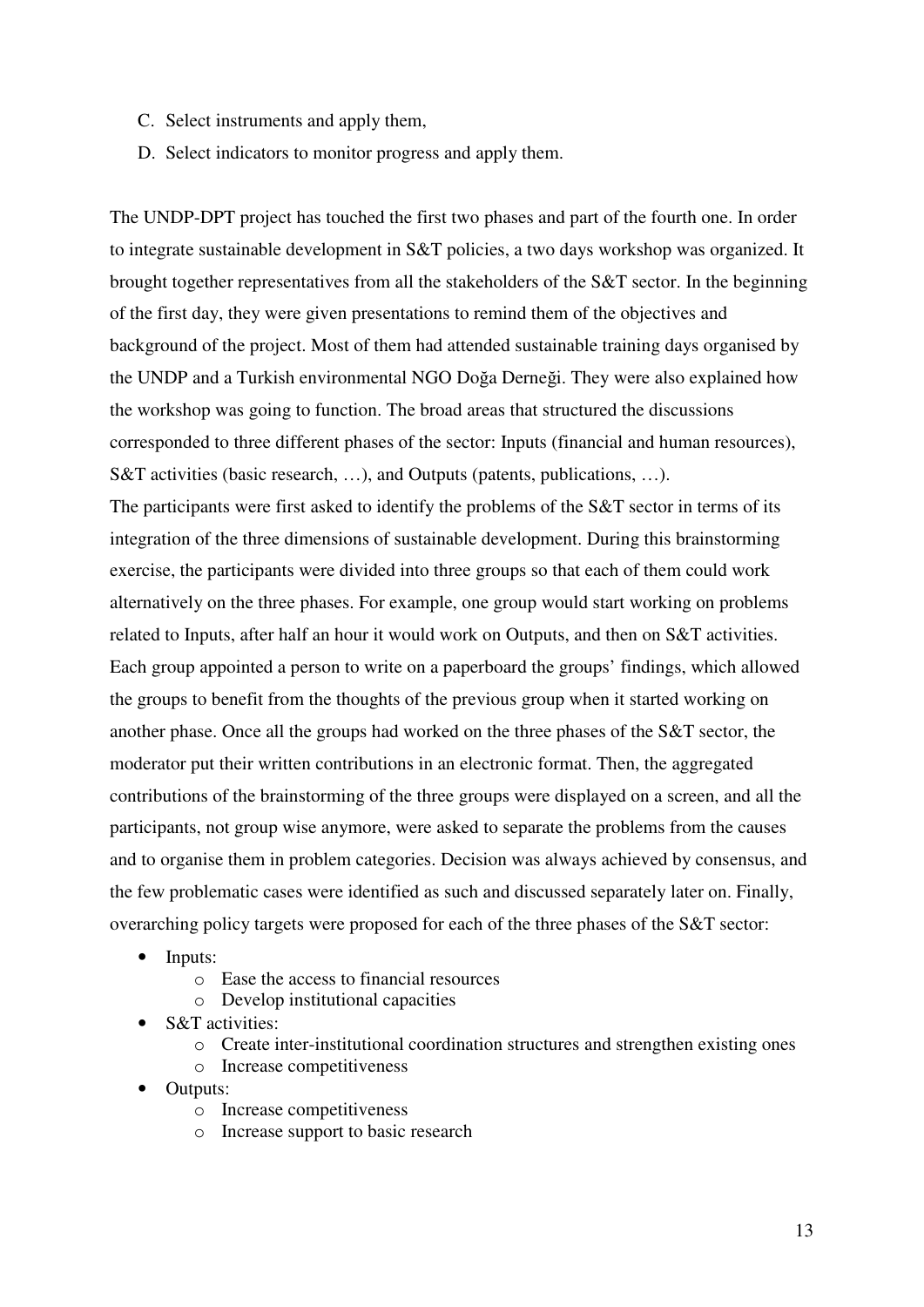#### **3.3 Results**

Four problems were identified in relation to **S&T inputs**. A first problem highlighted by the participants was the insufficiency of financial resources. The main underlying cause mentioned by the participants was the macroeconomic instability, at least until 2003. Since then, inflation has been controlled and GDP has been increasing steadily. The second important cause brought up is the lack of risk capital available in the country. Third, the growing influence of the financial sector in the world economy was found to impact the Turkish economy as well. Indeed, at least before the 2002 crises, under the pressure of a massive public need for liquidity, the private sector has tended to invest its liquidities, which could have been used to invest in R&D, in the financial market. Fourth, a general lack of capital, both public and private, to carry out S&T activities was highlighted as a problem. It was also mentioned that incentive and support programmes lacked continuity. Fifth, the fact that university R&D activities were not generating enough income and outputs was brought to the fore. To the best of our knowledge, there is no study assessing the impact of these activities. Finally, it was said that resources and capital were not being used effectively. This supports the initiative formulated by the participants aiming to generalise impact assessment studies for publicly funded projects. The second problem is the weakness of institutional capacities. The main cause of ineffective implementation seems to be the lack of coordination for designing policies and strategies. An important consequence of coordination problems is that existing S&T capacities are not being used. This also explains why research outputs are seldom commercialised, and may reinforce the use of foreign R&D outputs and increase the country's dependency. Another important cause brought forward is that both public and private R&D infrastructures are not enough developed, except in the case of big corporations and established academic and research institutions. Also, there is no system for avoiding the duplication of research activities carried out by public or private agents. The third problem of a lack of skilled R&D, S&T, and vocational personnel is due to the fact that there is no strategic planning of S&T human resources. Brain drain was also said to be very problematic for Turkey. Fourth is the problem of incomplete and insufficient data and inventory. Its main cause is the lack of statistical data on technology in Turkey. For example, it was mentioned that there was a lack of information on the evolution of markets in order to direct R&D activities.

Two problems were identified in relation to **S&T activities**. The first problem points out the lack of inter-institutional coordination structures and the weakness of existing ones. The main cause behind this problem relates to the lack of complementarity among existing strategies.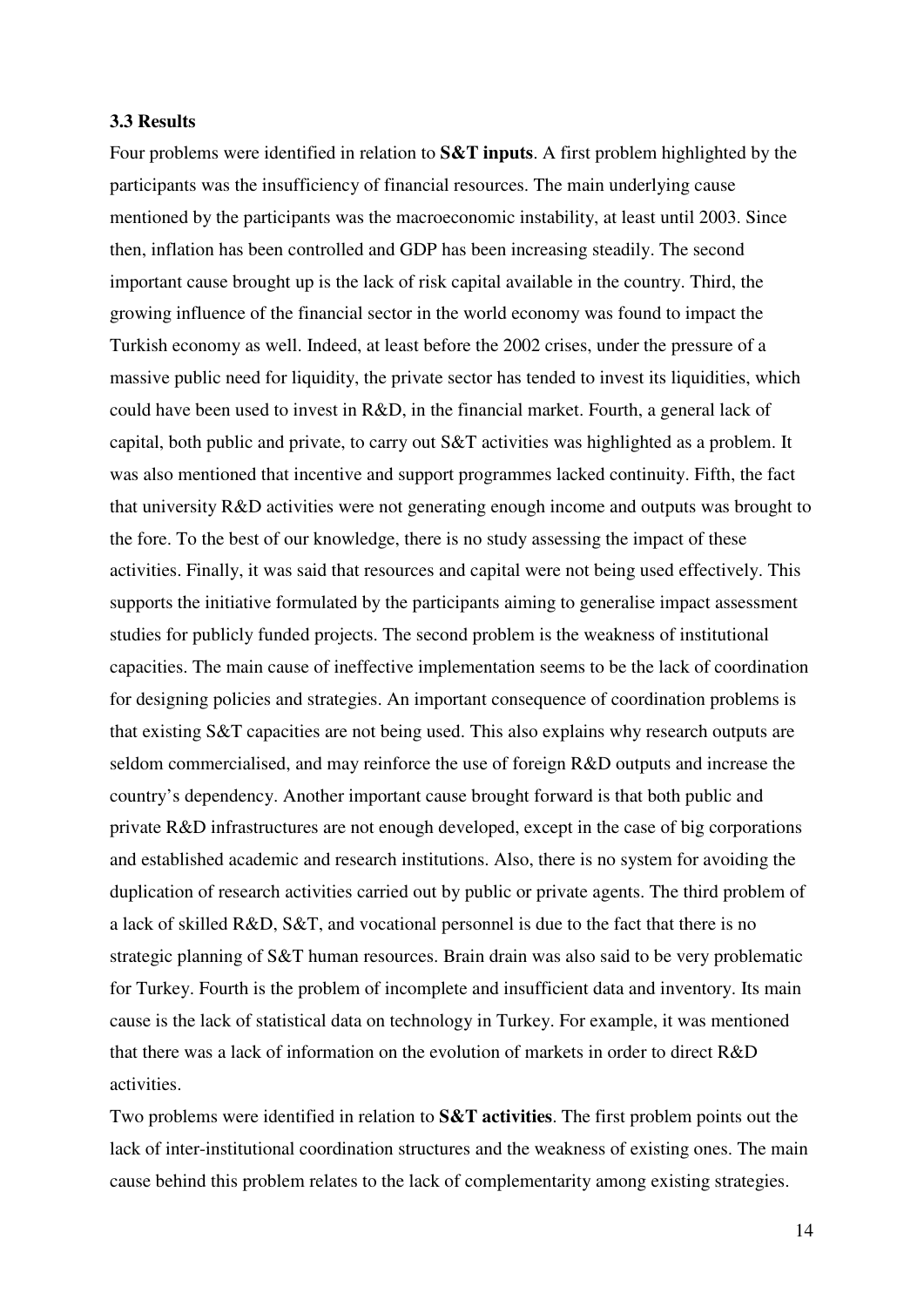The second important set of causes is associated with the way S&T activities are evaluated in the country. Concerning how S&T activities were carried out, the first cause identified behind this problem is the lack of coordination and cooperation among S&T stakeholders. Second, they underlined that these actors had difficulties in integrating the three SD dimensions into their activities. Finally, they highlighted a lack of government commitment to integrate SD dimensions into S&T policies. As regards social causes, public and private decision making processes do not integrate any social criterion when allocating resources. Concerning environmental causes, S&T activities do not contribute enough to the sustainable management of natural resources, and environmental concerns are usually ignored by industrial districts. The second problem relates with the lack of strategic decision making and production processes of enterprises in relation to firms' competitiveness as the level of S&T activities. The first cause of this problem is the lack of firms' awareness about the importance of combining competition with collaboration, for example in the design phase of product development. Second, the group thought that organising production activities in terms of projects, which requires a lot of team work, was not a widespread practice, although no strong empirical evidence supported this claim. They are also related with problems in managing technology transfers, and with the absence of R&D departments and corresponding personnel in most firms. Finally, a last cause relates to total quality management and to environmental management.

Three problems were identified in relation to **S&T outputs**. A first category of problems relates to the weakness of R&D activities and that consequently R&D outputs are not sufficient. This is notably due to a limited capacity to commercialise R&D goods and services, reinforced by a lack of technology assessment and auditing, to a lack of information and coordination regarding S&T outputs. Environmental and ethical concerns were also raised by some of the participants; it was for example underlined that Turkey was producing too few environmental friendly products and technologies. A second problem relates to domestic and international market access, especially for SMEs, which contributes to a low level of exports of R&D-intensive products. The second cause relates to intellectual property rights (IPR), which are not used efficiently by firms, mainly because of a lack of information about them. The third problem relates to difficulties experienced by basic research outputs, such as the lack of research infrastructure in universities and research institutions; the inefficient use of human resources; the lack of support for scientific publications; and the low participation of researchers to international research networks.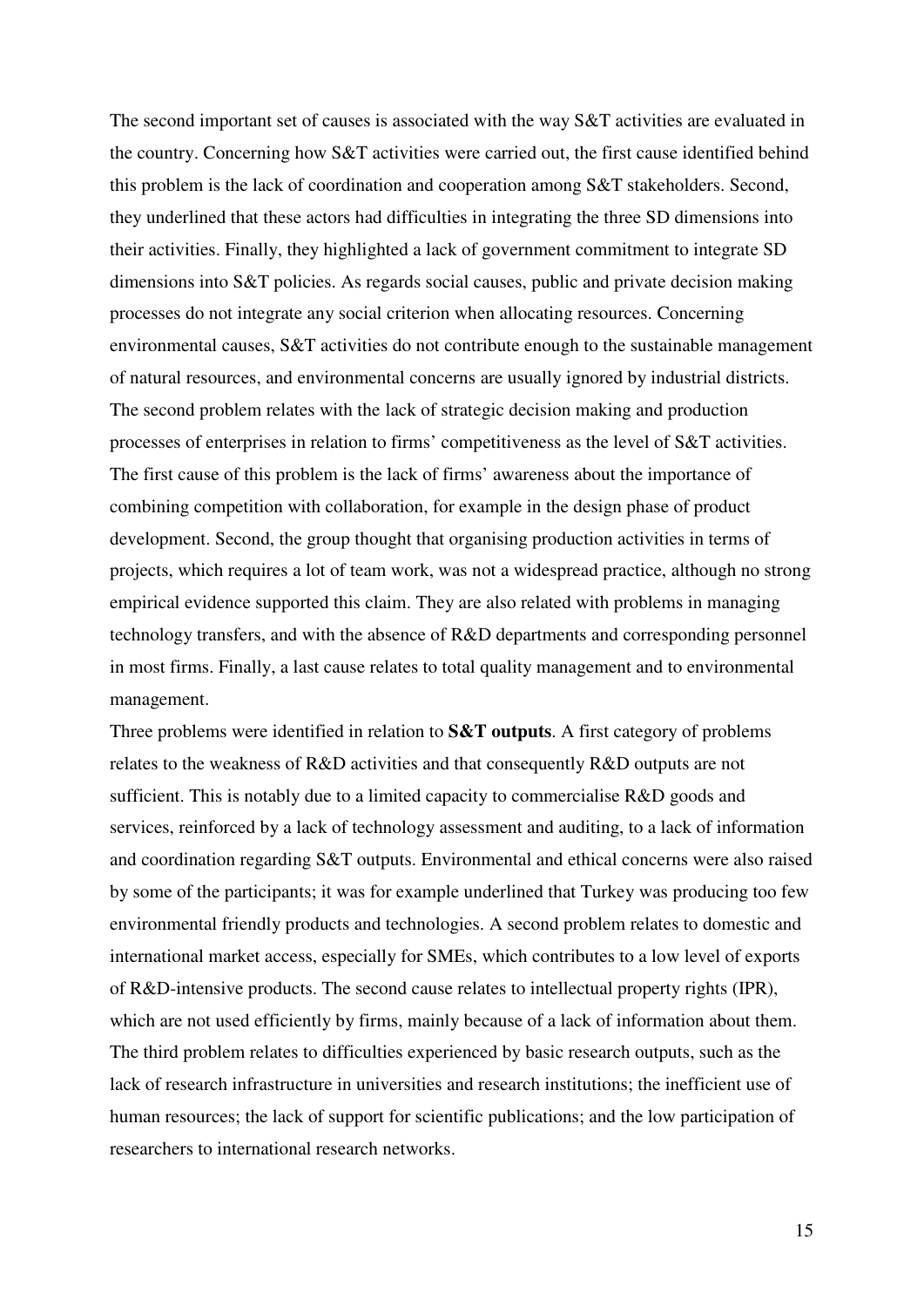Before presenting the policy recommendations, we wish to bring to the fore an interesting aspect of the idiosyncrasy of the S&T sector. This is also reflected in the literature dealing with S&T and sustainable development, which mostly focuses on S&T *for* sustainable development, namely on the positive contributions of the sector to the three dimensions of sustainable development. For example, many studies explore how can new technologies contribute to reduce environmental and health impacts or poverty. This means that the potential negative impacts of the sector on sustainable development are neither addressed nor anticipated. In the group's discussions, these negative impacts were also largely ignored, and the focus was placed on the integration of economic goals in the S&T sector. Indeed, most discussions dealt with how to make sure that the sector contributed to enhance the competitiveness of the Turkish economy. However, following discussions and additional information provided by the organisers of the focus groups, the participants were able to come up with some proposals addressing social and environmental concerns.

#### **4. Policy recommendations**

For each identified problems and causes, the participants suggested policy recommendations to improve the integration of sustainable development in S&T policies. These recommendations will be discussed in the concluding section.

#### **4.1 S&T inputs**

Four policy recommendations were made in relation to S&T inputs. First, in order to ease the access to financial resources, it was recommended to:

- Protect the S&T sector from economic instabilities.
- Design regulations for risk capital,
- Increase the amount of public funds allocated to R&D,
- Develop funds for university-industry cooperation,
- Carry out impact assessments of nationally funded R&D projects,
- Create a new unit to implement the coordination of support programmes,
- Audit publicly financed S&T activities.

All these recommendations focus on the economic dimension of SD.

Second, to better use the resources available for the S&T sector, the following recommendations were made:

• Identify the coordination unit and design the necessary legislation,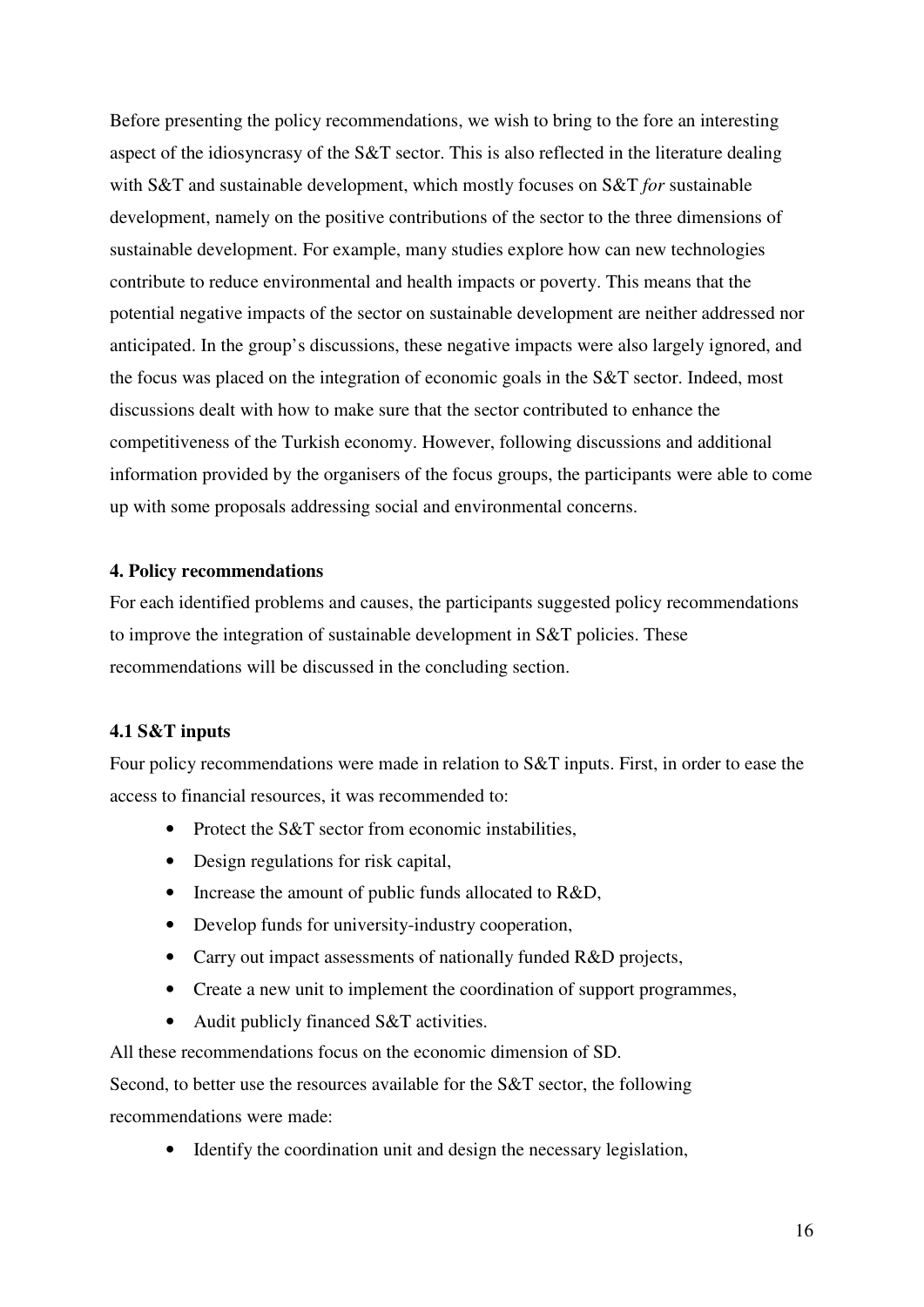- Secure cooperation and coordination between universities, public agencies and industries by the BTYK on resource utilization,
- Define and develop sector-based S&T strategies,
- Support the national R&D infrastructure.

All these recommendations focus on the economic dimension of SD.

Third, to make up for the lack of skilled human resources the participants offered to:

- Facilitate public and private collaboration in the planning of S&T human resources,
- Develop an action plan and a strategy to reverse brain drain,
- Enable coordination in relevant areas to provide skilled intermediate staff in the S&T sector,
- Define qualitative and quantitative needs of the S&T personnel,
- Organise awareness-raising activities on SD for human resources in the S&T sector.

All these recommendations focus on the economic dimension of SD. Some emphasis was

given to SD in terms of awareness-raising activities.

Fourth, to solve the problems of data incompleteness, they offered to:

- Update, activate and widely spread the use of TARABİS (Turkish Research Infrastructure Information System),
- Harmonise governmental databases and to improve its capacity and quality,
- Identify missing data, indicators, and methodological studies,
- Introduce existing data to relevant actors,
- Develop a system to analyse and monitor risks for sustainable development,
- Make governmental databases available for and usable by the actors of the S&T sector (market, R&D priorities, inventory, ...),
- Develop a database comprising statistical data on the S&T sector, on existing technology inventory statistics, and on sustainable development indicators.

With these policy recommendations aiming to solve data availability problems in Turkey, the participants have made a remarkable effort to integrate the three dimensions of sustainable development.

#### **4.2 S&T activities**

Two policy recommendations were made in relation to S&T activities. First, the participants responded to the need to improve the implementation of national S&T strategies and policies by offering the creation of inter-institutional coordination structures and the strengthening of existing ones. They suggested the following measures:

• Improve the coordination of policies and actions by organisational and legislative means,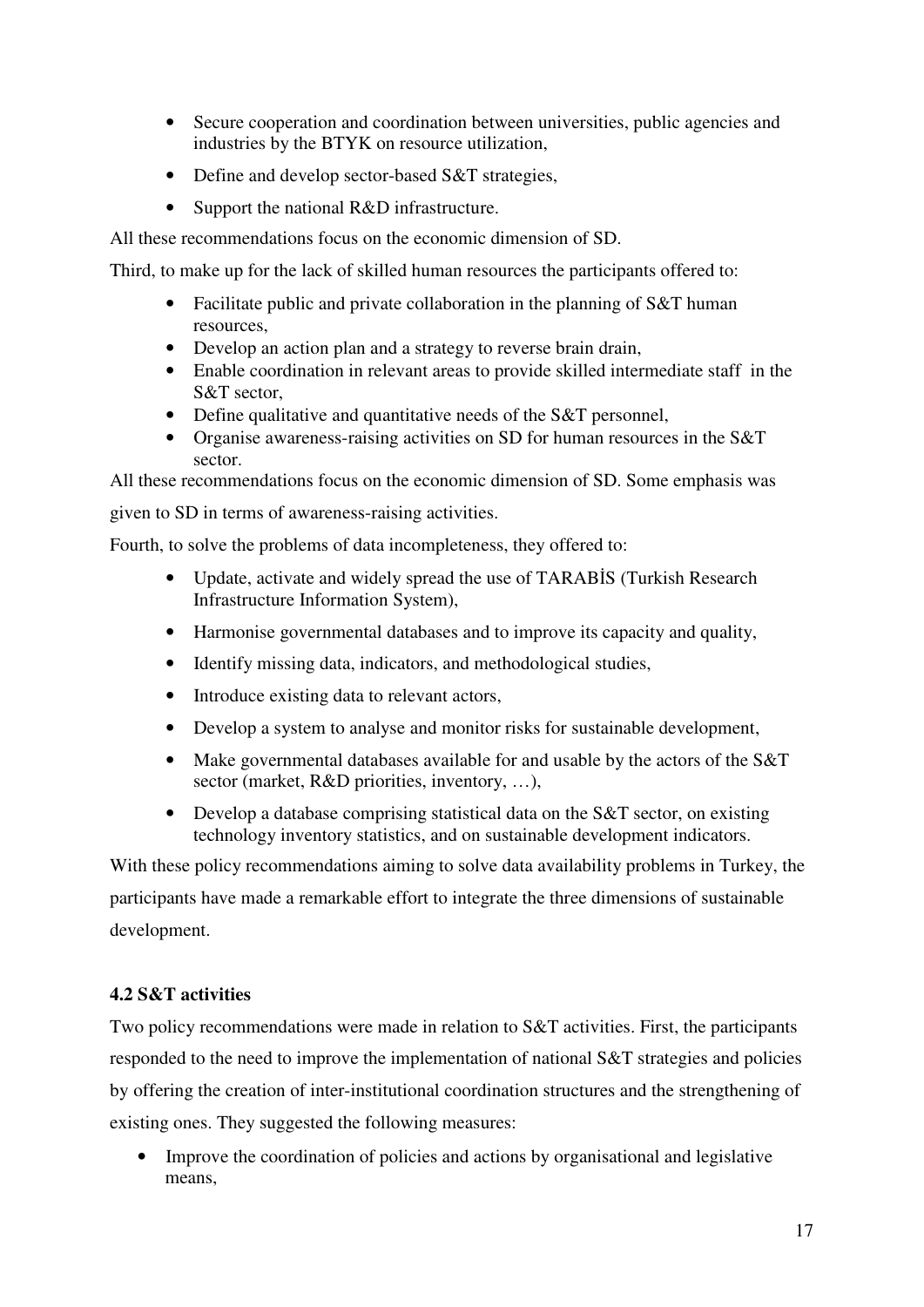- Activate and impose BTYK's decisions in agreement with the national S&T sector,
- Articulate S&T activities in natural resource management and environmental management policies with sustainable development principles,
- Harmonise public procurement legislation with S&T and sustainable development criteria,
- Harmonise governmental support legislations with S&T and sustainable development criteria,
- Integrate sustainable development criteria into annual programmes and development plans,
- Determine which criteria should be used to develop technologies and products in conformity with national needs and priorities,
- Integrate the SD strategy in public administration reform actions.

This is one of the parts of the workshop where emphasis on sustainable development was highly cited. Together with the economic dimension, the environmental dimension of sustainable development was also highlighted, but not the social dimension.

Second, the participants offered to solve the problems of competitiveness of S&T activities by:

- Spreading the incubation system to support entrepreneurship in Turkey,
- Spreading the use of ICTs to improve Decision Support Systems in S&T activities,
- Supporting entrepreneurs in their adoption of environmental technologies and in their development of environment-friendly products and technologies,
- Designing and carrying out methodological trainings on R&D management,
- Organising site visits of enterprises by civil servants to raise awareness on S&T policies and sustainable development,
- Supporting entrepreneurship activities on know-how, design, etc.

All these recommendations mainly focus on the economic dimension of sustainable development.

#### **4.3 S&T outputs**

Three policy recommendations were made in relation to the two aforementioned S&T outputs. First, the participants offered to solve the problems specific to S&T outputs by improving R&D processes by:

- Evaluating and strengthening the R&D support system,
- Adapting technology transfer offices to the Turkish context and empowering them,
- Improving the National R&D Information Management Network,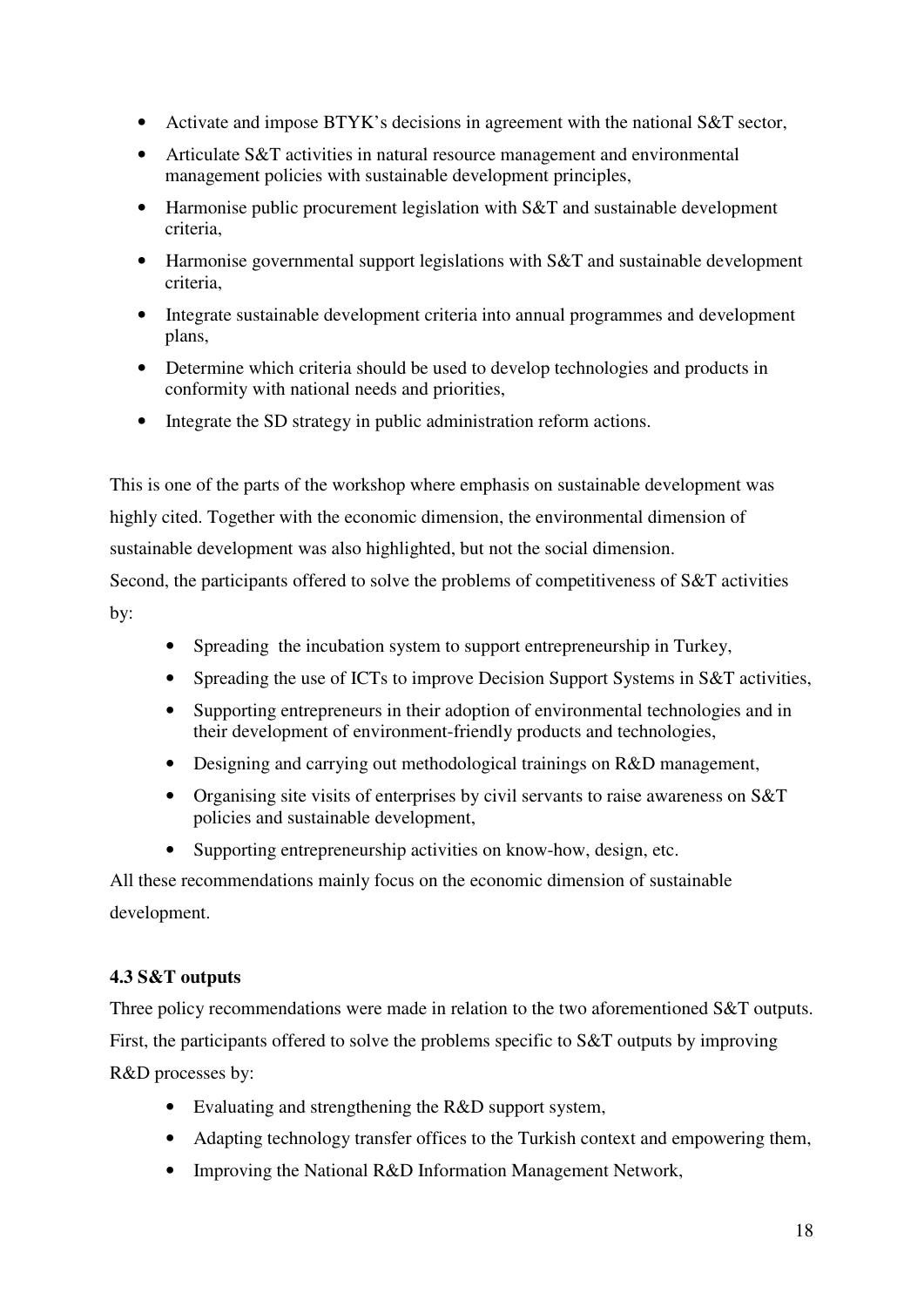- Preparing sector-based strategies in production and consumption chains based on S&T,
- Improving the legislation on ethical rules,
- Ensuring the conformity of R&D products and services with SD criteria,
- Training skilled staff on R&D process management.

When formulating these policy recommendations, the participants have sought to integrate the three dimensions of sustainable development by bringing in ethical issues and other

sustainable development criteria.

Second, the participants offered to solve the problems associated with the competitiveness of S&T outputs by:

- Improving the legislation dealing with the strengthening of the quality and quantity of R&D human resources in the private sector,
- Designing and organising trainings on intellectual property system, accreditation, standardisation, and by disseminating their results,
- Converting the existing investment agency into an agency dealing with investment and commerce,
- Encouraging the production and export of high value-added products and technologies,
- Improving the capital-based infrastructures of universities and research centres to meet domestic needs,
- Increasing the number and the efficiency of technology development zones and developing thematic ones,
- Developing Eco-Industrial regions,
- Rewarding successful initiatives integrating sustainable development in the S&T sector,
- Organising a regular Sustainable Development Week,
- Making environmental management systems (EMAS) mandatory in the S&T sector.

The policy recommendations made by the participants do not address the social dimension of sustainable development.

Third, the participants offered to increase the support to basic research by:

- Designing and implementing an impact assessment system targeting national and institutional programmes,
- Improving the legislation responsible for strengthening the quality and quantity of R&D human resources in universities,
- Developing international collaborations of higher education institutions,
- Increasing university resources to enhance basic scientific research,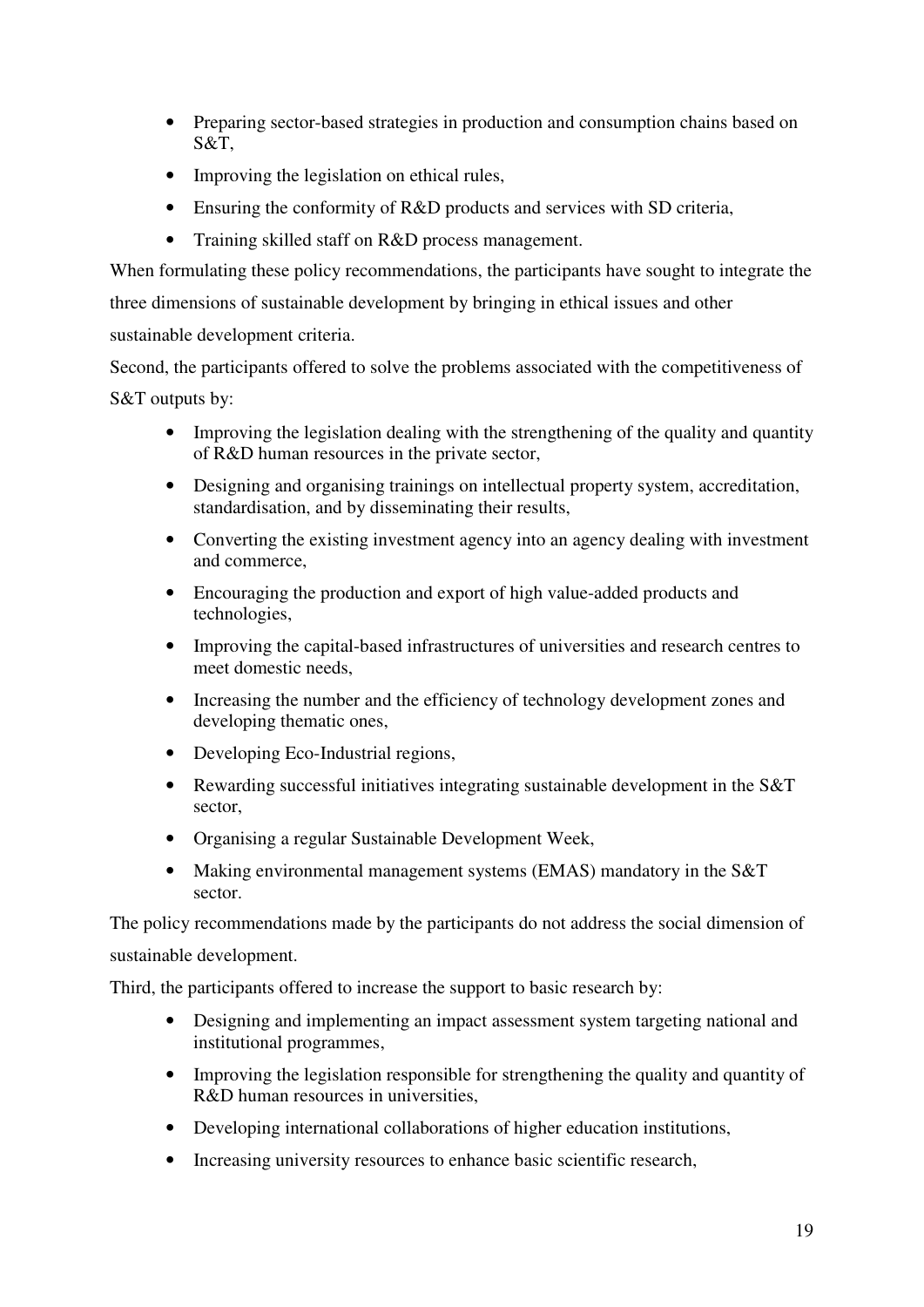- Enabling coordination for the applicability of basic scientific research,
- Supporting basic research for sustainable development.

Once again the social dimension is missing in the policy recommendations made by the participants.

#### **5. Conclusion**

This paper has sought to examine how sustainable development could be integrated in the S&T policies of a developing country. To do so, we have presented the Turkish S&T sector and the evolution of Turkish S&T policies, and highlighted its strengths and weaknesses. The latter have been detrimental to the economic development of Turkey, and have also deterred the integration of social and environmental issues in S&T policies. To better integrate these dimensions, the project "Integration of sustainable development into sectoral policies" was carried out by UNDP and DPT. This project was innovative with its content but also with its methodology. Indeed, it adopted a participatory approach by which all S&T stakeholders discussed sustainable development integration in focus groups, identified problems, and offered solutions.

In spite of the fact that most of the participants had received several days of training on sustainable development issues,  $12$  the resulting policy recommendations clearly focus on economic issues. We have argued that this was an interesting finding in itself, but that further efforts should be made to better integrate the social and environmental dimensions of sustainable development in the S&T sector.

Two problems are associated with this lack of integration. At first there is a lack of knowledge about the social and environmental dimensions themselves. Therefore, substantial training programmes should be offered to the actors of the S&T sector. We have argued that the creation of Cleaner Production Centre could take up this challenge, as it has been done in several new EU member states. These centres were sometimes publicly funded or co-funded by industry, sometimes located within universities or technoparks, or subcontracted to private consultancy firms. Second, although more and more S&T actors are concerned with sustainable development, they lack data to develop effective strategies, in both the public and private sector.<sup>13</sup> The lack of integration of the social and environmental dimensions of

 $\overline{a}$ 

<sup>12</sup> See http://www.undp.org.tr/Gozlem3.aspx?WebSayfaNo=1030.

<sup>&</sup>lt;sup>13</sup> For the case of the Lithuanian Cleaner Production Centre, see *Journal of Cleaner Production*, 2004, Vol. 12, pp. 207-214.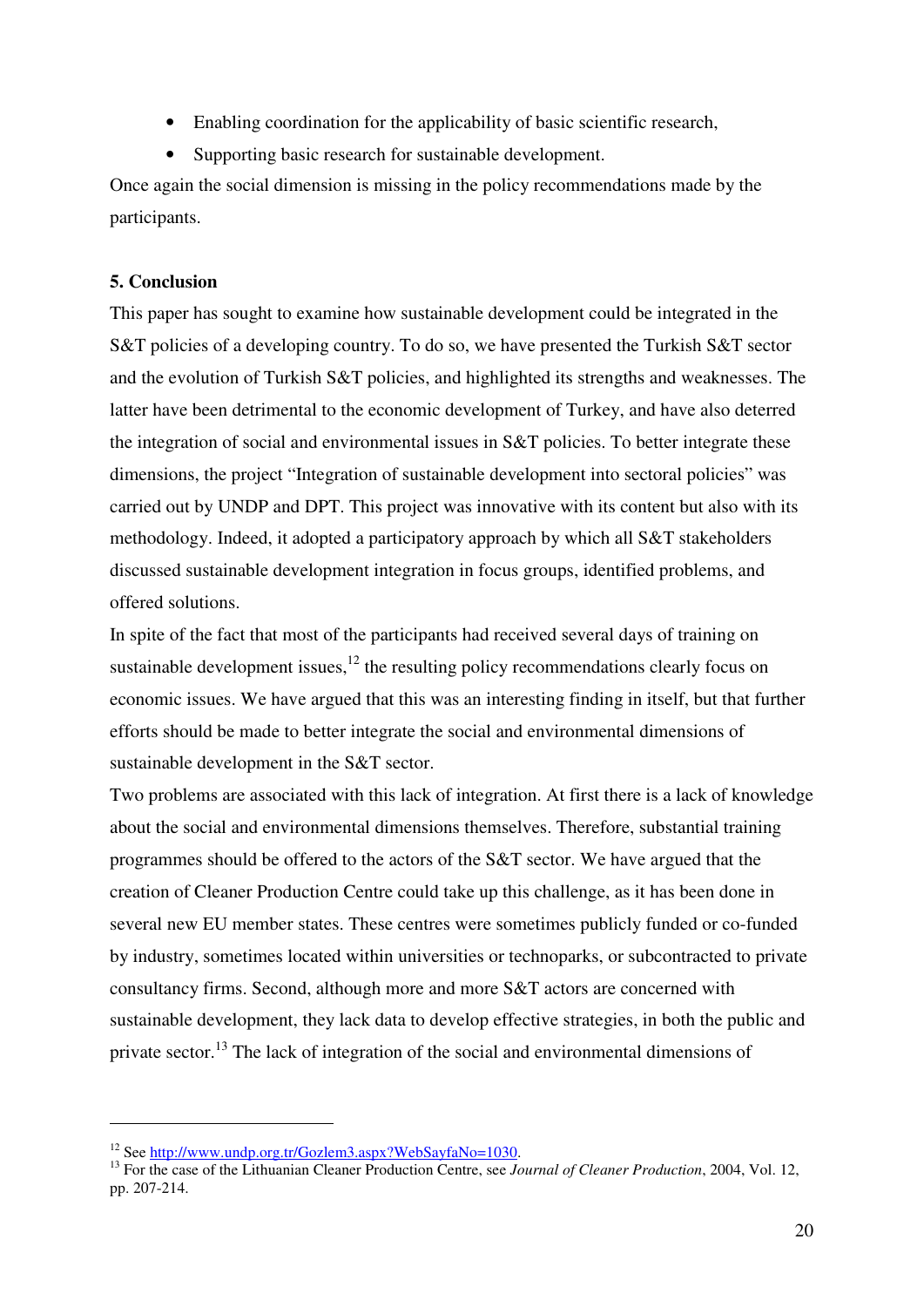sustainable development in the S&T sector could be made up by developing indicators allowing us to clearly evaluate this shortcoming and to propose ways to overcome it. Nevertheless, together with other shortcomings, the most important one seems to be an organisational problem. The links between existing institutions are loosely defined, the latter need restructuring, and one institution should be in charge of sustainable development integration, the best candidate being the State Planning Organisation DPT. As suggested by the participants, a restructuring effort would solve most of the problems in the sector. This reorganisation also includes restructuring of both domestic and international relations, in such a way that it integrates all the dimensions of sustainable development. It should also follow a participatory approach when integrating sustainable development in S&T policies, a strategy which has proved to be very successful in the UNDP-DPT project. In many countries with which Turkey collaborates within the European Research Area and even in developing countries, participatory decision-making approaches have become paramount to the management of the societal and environmental risks associated with S&T policies. This is for example the case of UK GMOs, of the 1999 UK National Consensus Conference on Radioactive Waste Management, of the Citizens' Foresight exercise in 2000, of the Prajateerpu initiative in India in 2002, of the UK Citizens' Jury on Nanotechnology in 2005, of the Public Engagement and Science and Technology Policy Options project (PESTO), or of the IIASA "RAINS" project. A report by Stirling and Mayer (1999) has shown how people with very different perspectives could participate in a constructive discussion and help design regulatory risk appraisal. Such examples could inspire future development in the integration of sustainable development in Turkish S&T policies.